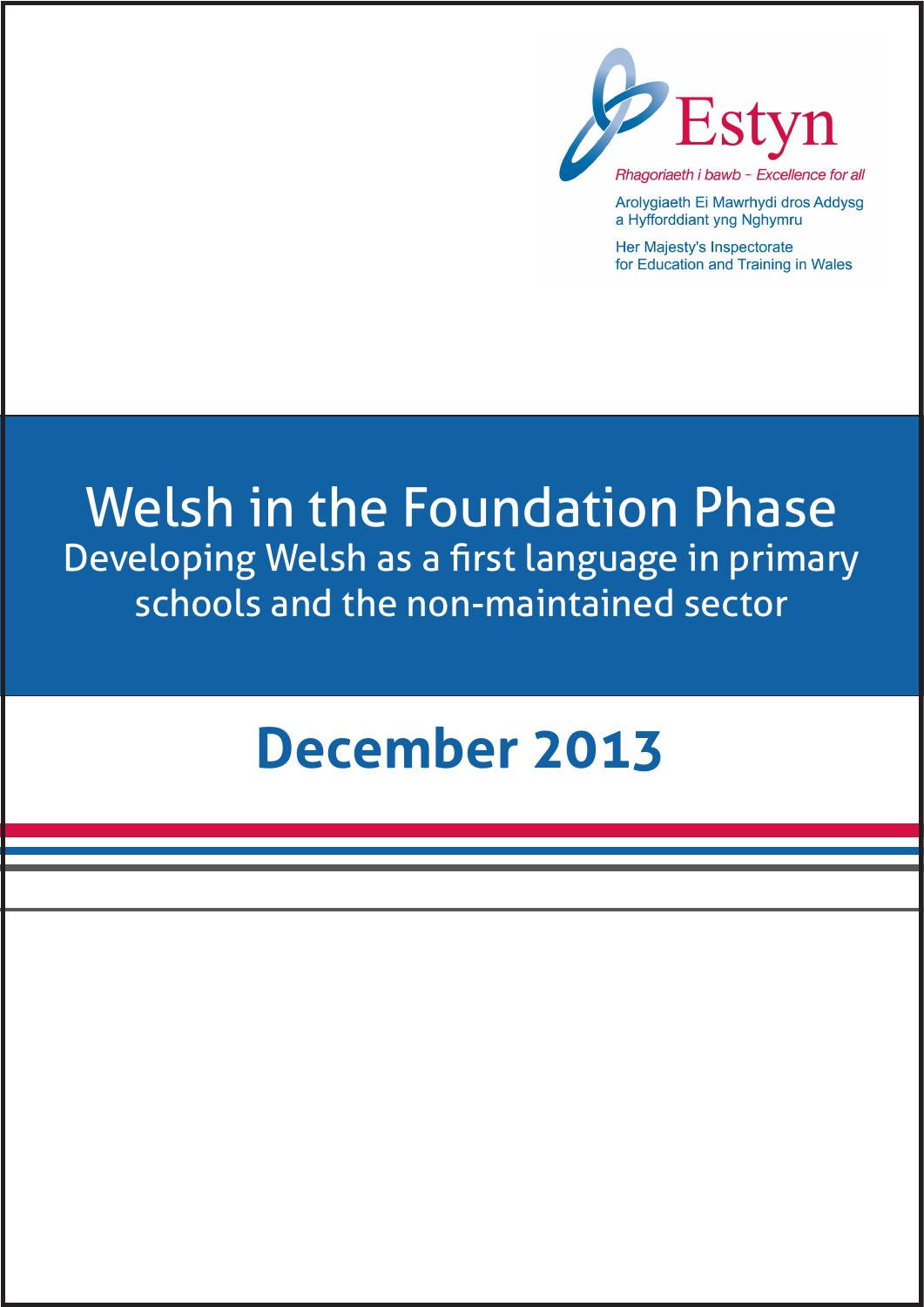#### **The purpose of Estyn is to inspect quality and standards in education and training in Wales. Estyn is responsible for inspecting:**

- $\lambda$  nursery schools and settings that are maintained by, or receive funding from, local authorities (LAs);
- $\overline{\phantom{a}}$  primary schools;
- secondary schools;
- $\triangle$  special schools:
- $\blacktriangle$  pupil referral units;
- $\overline{\phantom{a}}$  independent schools;
- $\blacktriangle$  further education:
- $\overline{\phantom{a}}$  independent specialist colleges;
- $\blacktriangle$  adult community learning;
- $\lambda$  local authority education services for children and young people;
- $\triangle$  teacher education and training:
- Welsh for adults;
- work-based learning; and
- $\blacktriangle$  learning in the justice sector.

Estyn also:

- $\overline{\phantom{a}}$  provides advice on quality and standards in education and training in Wales to the National Assembly for Wales and others; and
- $\lambda$  makes public good practice based on inspection evidence.

Every possible care has been taken to ensure that the information in this document is accurate at the time of going to press. Any enquiries or comments regarding this document/publication should be addressed to:

Publication Section Estyn Anchor Court Keen Road Cardiff CF24 5JW or by email to [publications@estyn.gsi.gov.uk](mailto:publications@estyn.gsi.gov.uk)

This and other Estyn publications are available on our website: www.estyn.gov.uk

**© Crown Copyright 2013: This report may be re-used free of charge in any format or medium provided that it is re-used accurately and not used in a misleading context. The material must be acknowledged as Crown copyright and the title of the document/publication specified.**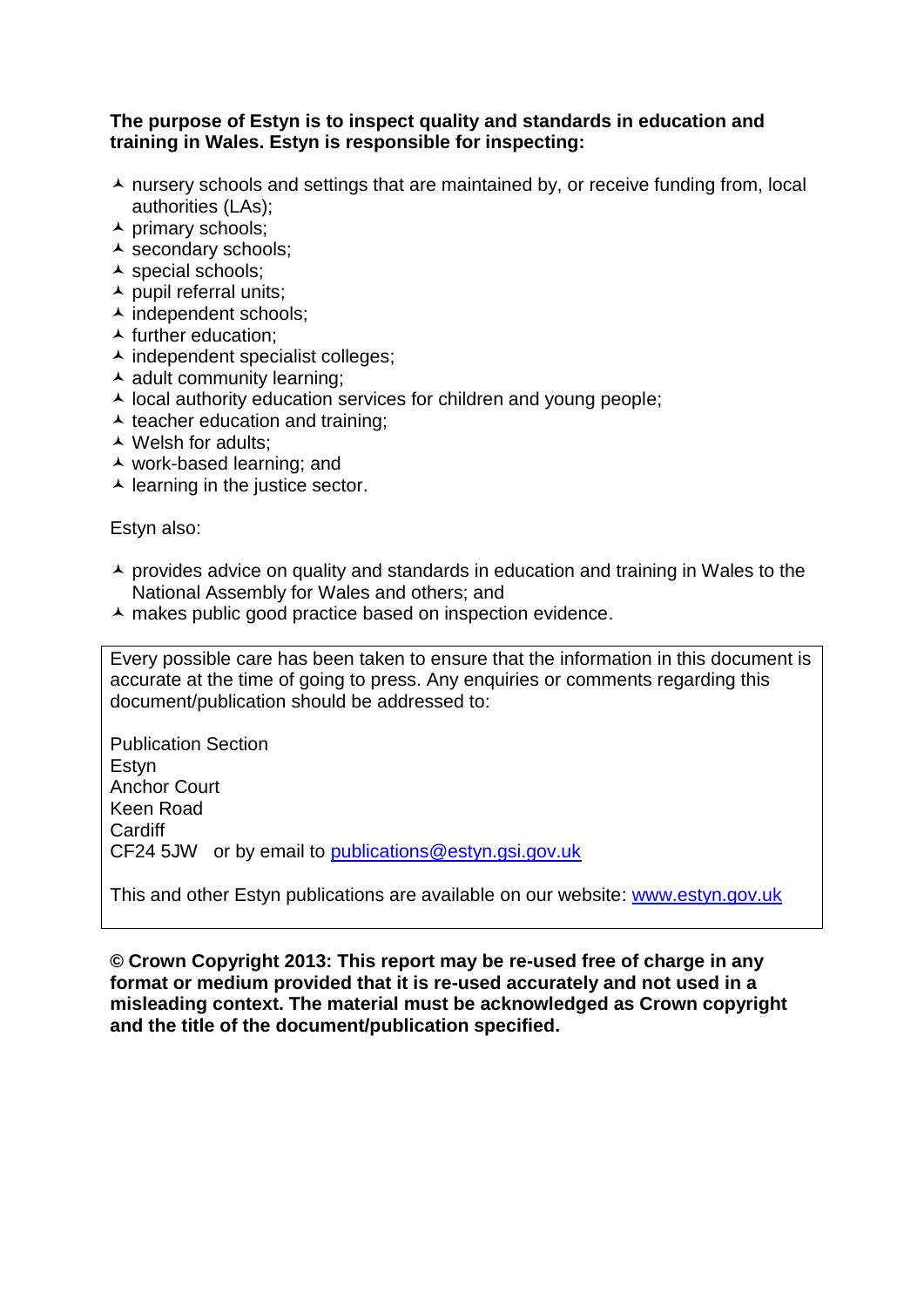| <b>Contents</b>                                                                                                                                              | Page           |
|--------------------------------------------------------------------------------------------------------------------------------------------------------------|----------------|
|                                                                                                                                                              |                |
| <b>Introduction</b>                                                                                                                                          | 1              |
| <b>Background</b>                                                                                                                                            | 1              |
| <b>Main findings</b>                                                                                                                                         | 4              |
| Standards and progress in Welsh across the Foundation Phase<br>Educational provision and the learning environment<br>Leadership and planning for improvement | 4<br>5<br>6    |
| <b>Recommendations</b>                                                                                                                                       | 8              |
| Standards and progress in Welsh across the Foundation Phase                                                                                                  | 9              |
| Speaking and listening<br>Reading<br>Writing                                                                                                                 | 11<br>13<br>15 |
| <b>Educational provision and the learning environment</b>                                                                                                    | 16             |
| Planning and teaching<br>Learning environment                                                                                                                | 16<br>19       |
| Leadership and planning for improvement                                                                                                                      | 22             |
| Leadership<br>Planning for improvement                                                                                                                       | 22<br>23       |
| <b>Appendices</b>                                                                                                                                            | 24             |
| Evidence base<br>Glossary/references<br>The remit author and survey team                                                                                     | 24<br>25<br>26 |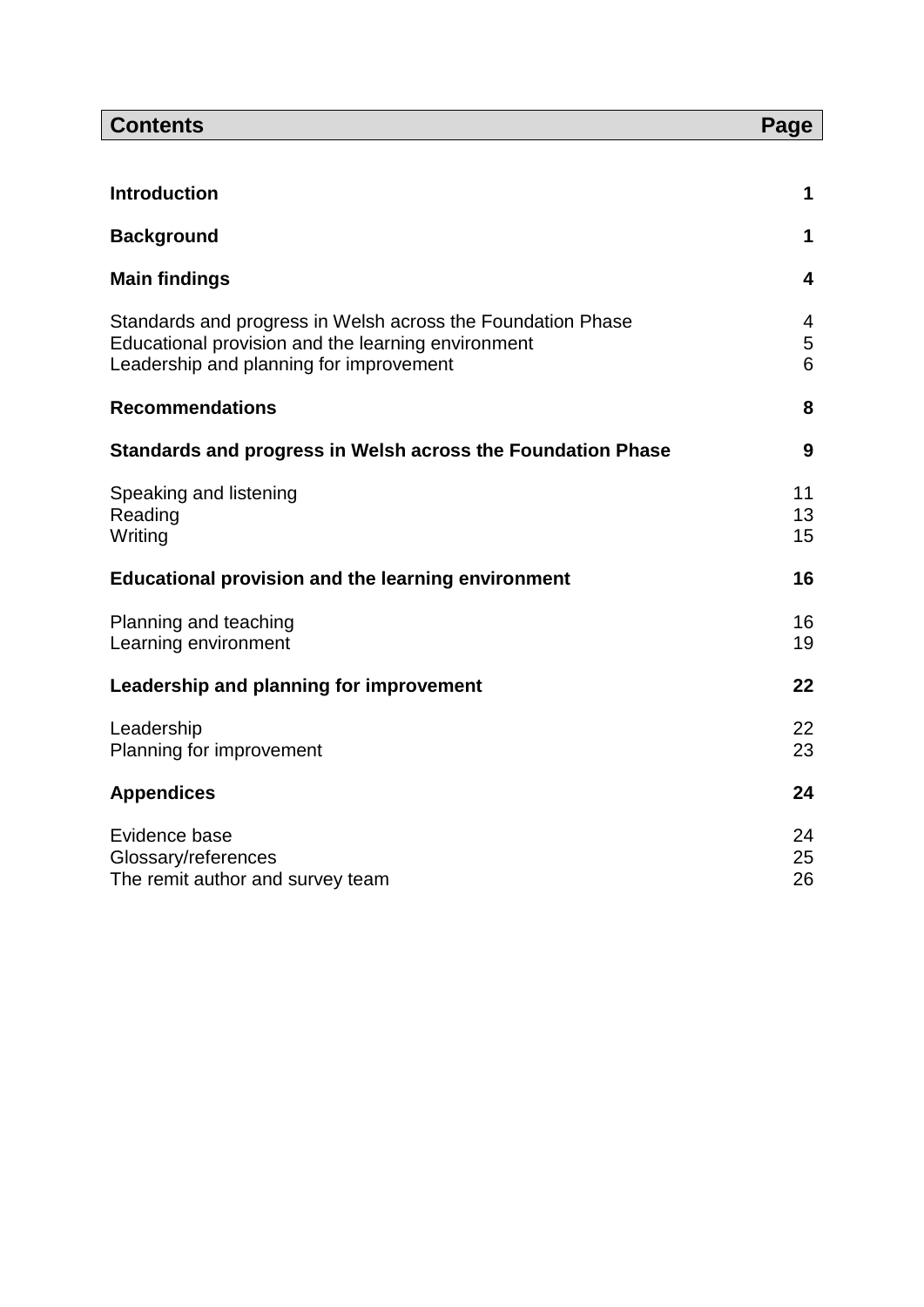# **Introduction**

This report is published in response to a request for advice in the Minister for Education and Skills' annual remit letter to Estyn for 2012-2013. The purpose of the report is to:

- report on the standards of speaking, reading and writing in Welsh in the Foundation Phase in Welsh-medium schools and non-maintained settings;
- consider the differences between schools which have a high percentage of pupils from Welsh-speaking homes, schools with a high percentage of pupils who do not come from Welsh-speaking homes, and schools where there is a mixed population in terms of the language of the home; and
- consider the balance between the need for formal education to develop language, and providing the opportunities for play and informal activities which are part of the philosophy and operation of the Foundation Phase.

The report is intended for the Welsh Government, headteachers of Welsh-medium or bilingual nursery and primary schools, leaders and managers of Welsh-medium non-maintained settings, practitioners (teachers, learning assistants and other support staff) in Welsh-medium schools and non-maintained settings, local authority and regional consortia officers and advisors, and church diocesan authorities. The report will also be of interest to institutions that train practitioners.

The contents and findings of this report are based on the range of evidence which is identified in Appendix 1.

# **Background**

In September 2008, the Foundation Phase was introduced for all children aged three and four years old in schools and non-maintained settings in Wales. Since the beginning of the 2011-2012 school year, the Foundation Phase has been fully operational for pupils up to seven years old.

The Foundation Phase Framework for Children's Learning explains the philosophy and operation of the Foundation Phase as follows:

'The Foundation Phase encompasses children's developmental needs. At the centre of the statutory curriculum framework lies the holistic development of children and their skills across the curriculum, building on their previous learning experiences, knowledge and skills.'

and again:

'Children learn through first-hand experiential activities with the serious business of 'play' providing the vehicle. Through their play, children practise and consolidate their learning, play with ideas, experiment, take risks, solve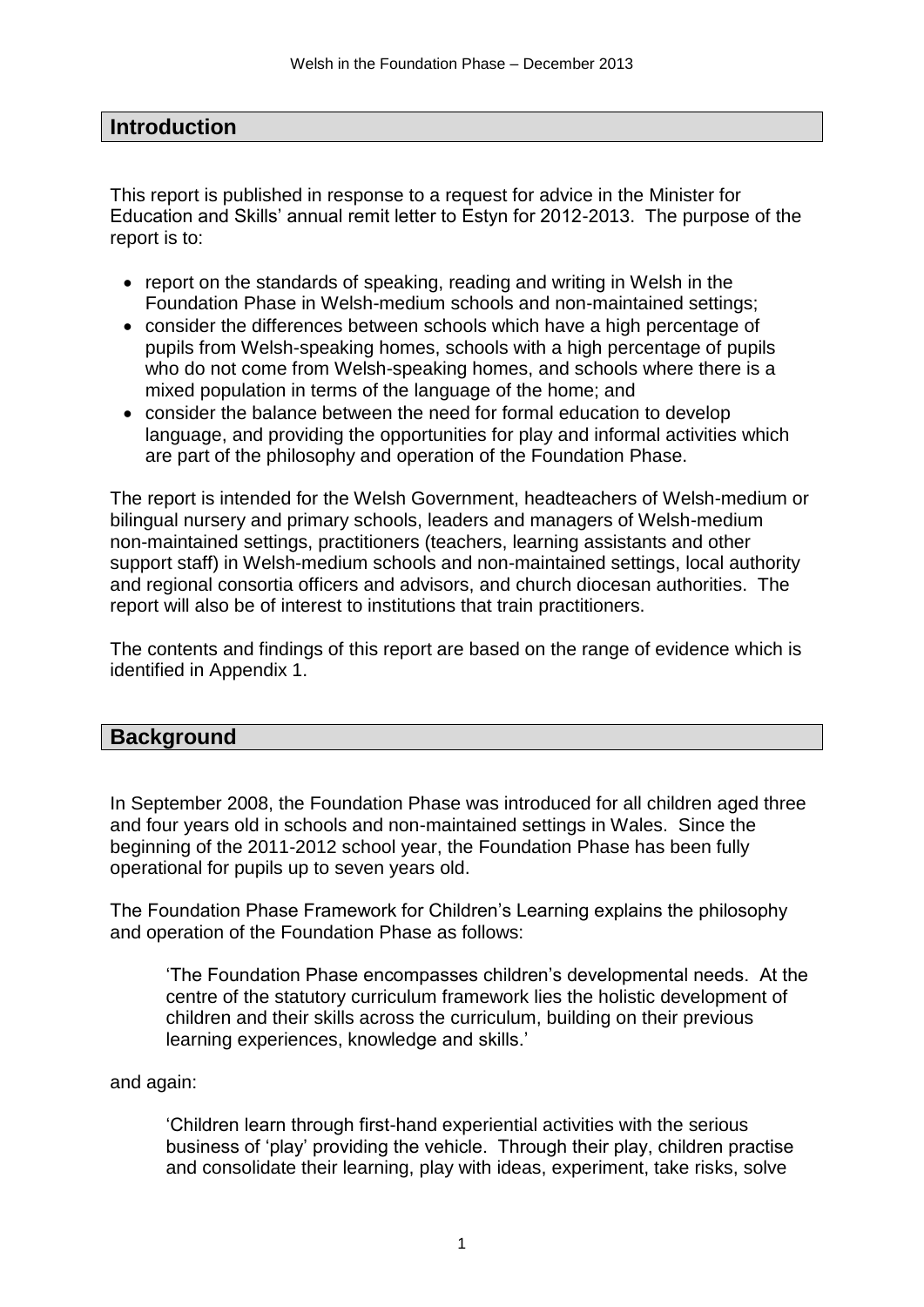problems, and make decisions individually, in small and in large groups. First-hand experiences allow children to develop an understanding of themselves and the world in which they live. The development of children's self-image and feelings of self-worth and self-esteem are at the core of this phase.'

In general, across Wales, pupils start school soon after their fourth birthday. However, some local authorities admit pupils to their schools during the year in which the children reach four years old. This means that education for three and four-year-olds is provided in schools maintained by local authorities, and also in non-maintained settings. These non-maintained settings are provided and supported by voluntary and charitable organisations, such as Mudiad Meithrin and the Wales Pre-school Providers Association, or by private providers. Mudiad Meithrin is the main Welsh-medium provider, with more than 500 settings across Wales which are attended by approximately 13,000 children up to four years old.

In Welsh-medium schools and settings, there is a specific emphasis on developing Welsh through immersion methods across all areas of learning of the Foundation Phase, whatever language the child speaks at home. There is no requirement for these settings to deliver the Welsh Language Development learning area, which is only operational in settings which deliver Welsh as a second language. The immersion method focuses on using Welsh as the only medium of teaching and learning, using practical and visual techniques to help children and pupils to develop vocabulary and syntax. The essence of this method is introducing and modelling good language.

In Welsh-medium schools, when pupils reach seven years old at the end of the Foundation Phase, they are assessed against three areas of learning–language, literacy and communication skills (Welsh), mathematical development and personal and social development, wellbeing and cultural diversity. All assessments are conducted in Welsh, regardless of the pupil's first language. Few of the cohort in Welsh-medium schools across Wales come from Welsh-speaking homes. For example, of the pupils assessed through the medium of Welsh in 2012, fewer than 8% spoke Welsh at home.

The report places a specific emphasis on the Language, Literacy and Communication Skills learning area, but the study will also examine which strategies are used to encourage pupils to acquire and use Welsh across the five other areas of learning in the Foundation Phase. Particular attention will be given to:

- pupils' standards and progress in Welsh;
- the quality of teaching and educational provision, including the learning environment; and
- leadership and planning for improvement, including training and support for practitioners.

The purpose of this remit work is to evaluate how effectively children acquire Welsh language skills in Welsh-medium schools and non-maintained settings across Wales. The report examines how planning principles and Foundation Phase provision in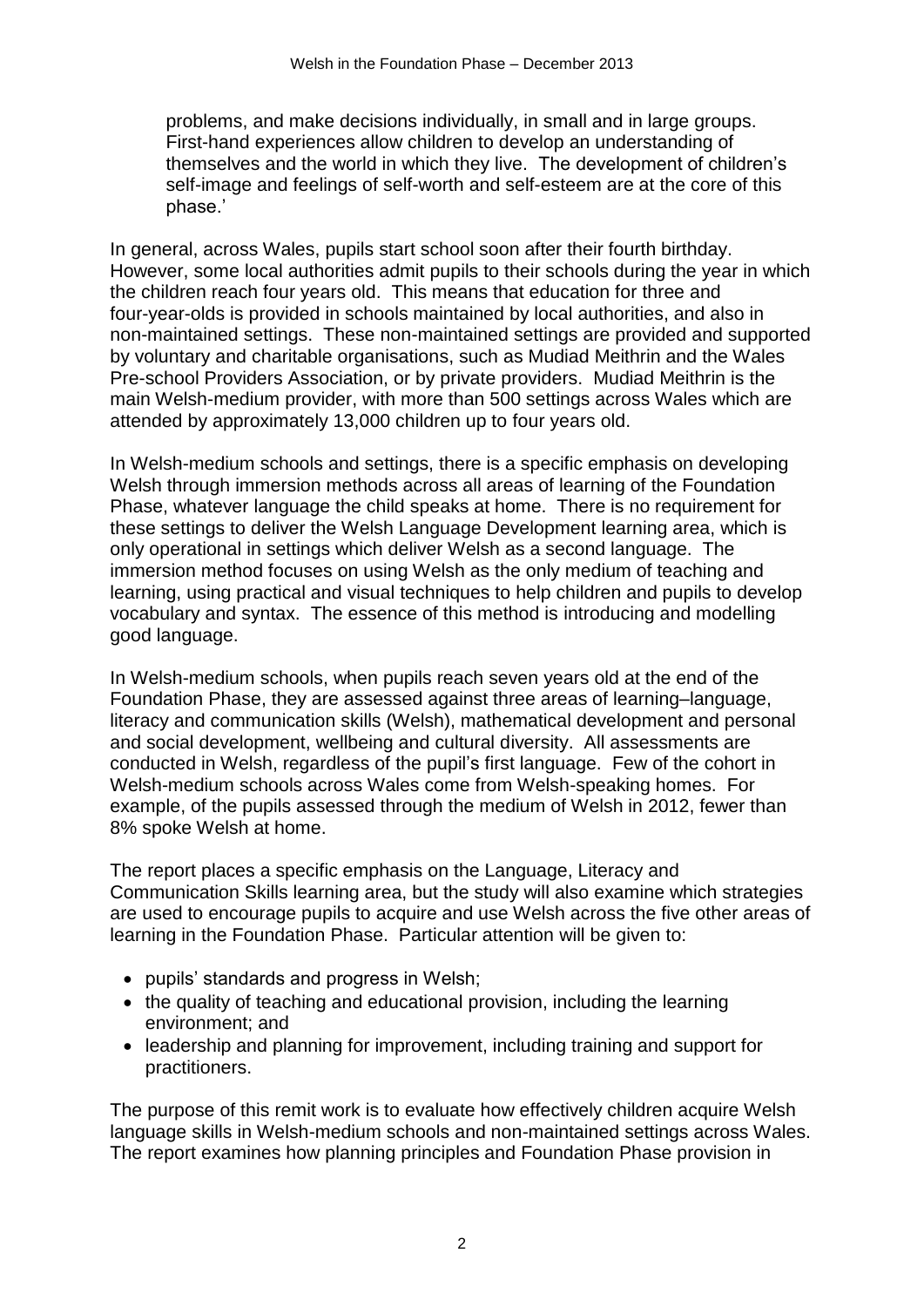schools and settings facilitate Welsh language development among pupils from Welsh-speaking and non-Welsh speaking backgrounds.

The report also considers the 'Welsh-medium Education Strategy 2010'. This strategy shows the Welsh Government's intention to develop Welsh-medium education and training as an integral part of the education system. The Welsh Government wants to 'ensure that all learners develop their Welsh-language skills to their full potential and encourage sound linguistic progression from one phase of education and training to the next.' It states further:

'Welsh-medium education from the early years, with robust linguistic progression through every phase of education, offers the best conditions for developing young people who are truly bilingual.'

Outcome 1 of the Strategy sets specific aims in relation to the percentages of pupils to be assessed in the language, literacy and communication skills learning area through the medium of Welsh at the end of the Foundation Phase. The aim is to increase the percentage who are assessed through the medium of Welsh from 21% of pupils in Wales in 2009 (end of key stage 1 assessments), to 25% by 2015 and 30% by 2020.

These aims give local authorities a clear responsibility to plan clearly how they intend to increase opportunities to provide Welsh-medium education.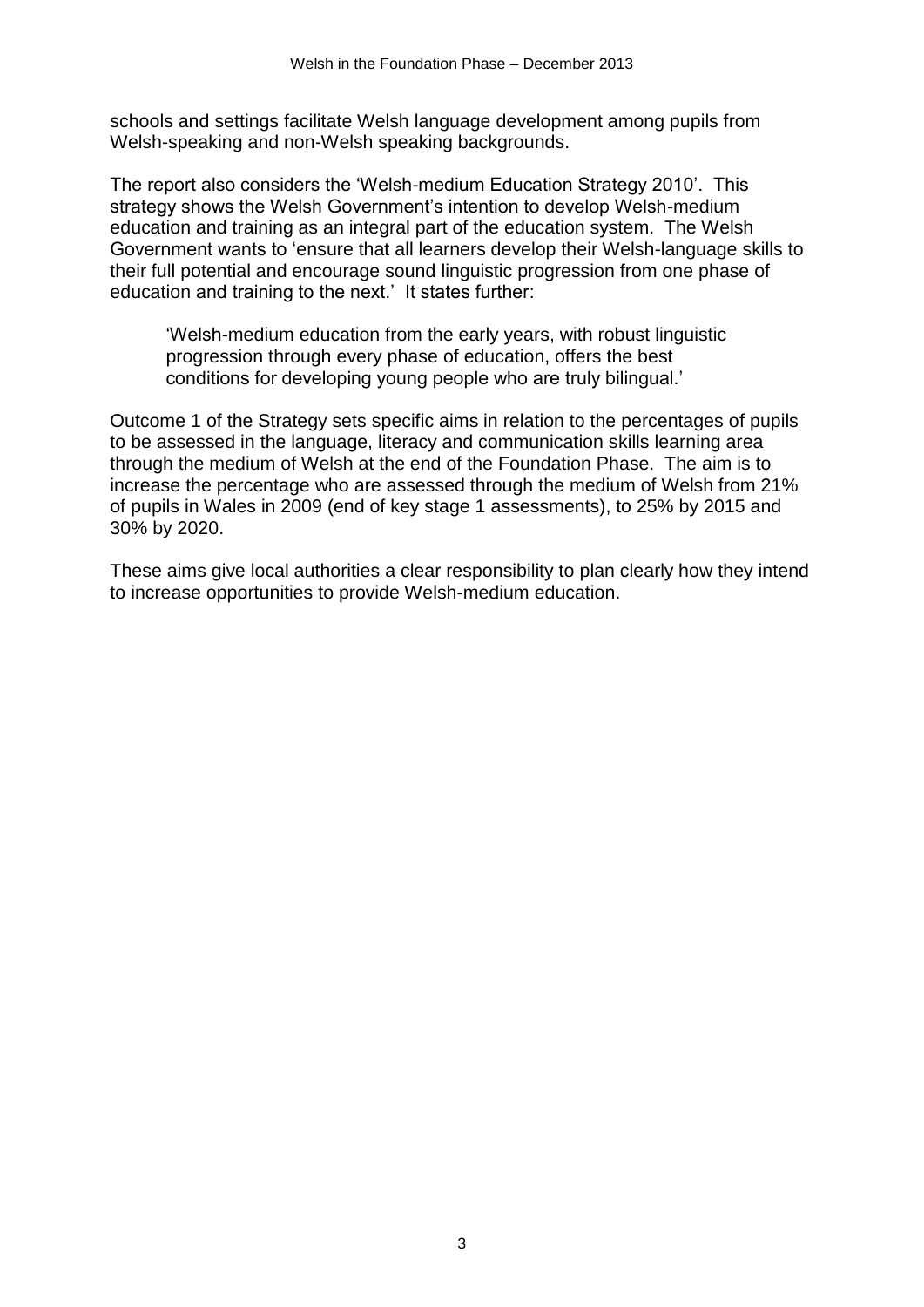# **Main findings**

#### **Standards and progress in Welsh across the Foundation Phase**

- 1 According to assessments at the end of the Foundation Phase in 2011-2012, approximately 86% of pupils in Welsh-medium schools across Wales achieve in line with expectations (outcome 5 or above) in the language, literacy and communication skills (Welsh) learning area. This compares well with results in language, literacy and communication skills (English) in English-medium schools (84.3%). Although results at the higher than expected levels (outcome 6) are similar for language, literacy and communication skills (Welsh), language, literacy and communication skills (English) and mathematical development, they are significantly higher in the personal and social development and wellbeing learning area.
- 2 In the majority of Welsh-medium schools and settings that were inspected, the standards of speaking and listening among three to four-year-old pupils are developing well. They can converse increasingly effectively with each other and with their teachers when taking part in activities. Many children enjoy reading and take pleasure in listening to stories. They like handling books and talking about what they are reading or what is being read to them. A few children can read familiar words successfully, such as their names or labels on equipment and furniture. Many of these children apply themselves successfully to initial mark making and creating patterns as a basis for developing their writing skills.
- 3 The overall standards of four to seven-year-old pupils in Welsh are good. Most pupils develop an effective spoken vocabulary in a wide range of contexts in the areas of learning, and develop an increasing ability to converse and discuss confidently with their teachers and with each other. Most pupils can select and use various reading sources and they develop their reading skills in a good variety of contexts. However, pupils' writing skills are not developing as well. In a minority of schools, pupils at the end of the Foundation Phase are over-reliant on support and guidance from teachers. Their written work across the areas of learning is not correct or neat enough.
- 4 Children's linguistic backgrounds and skills in Welsh vary on entry to schools and non-maintained settings. In those schools and settings which cater for pupils from similar linguistic backgrounds, pupils' linguistic skills develop consistently. However, in a few schools and settings where the children come from mixed backgrounds in terms of their home language, the progress of too many children from non-Welsh speaking homes is too slow, and the progress of some children from Welsh-speaking homes is hindered.
- 5 In a few schools, children do not make the expected progress in their speaking, reading, listening and writing skills. In these schools, although focus sessions concentrate firmly on developing language skills, pupils are not given enough opportunities to apply these successfully across a range of learning activities and in different activity areas.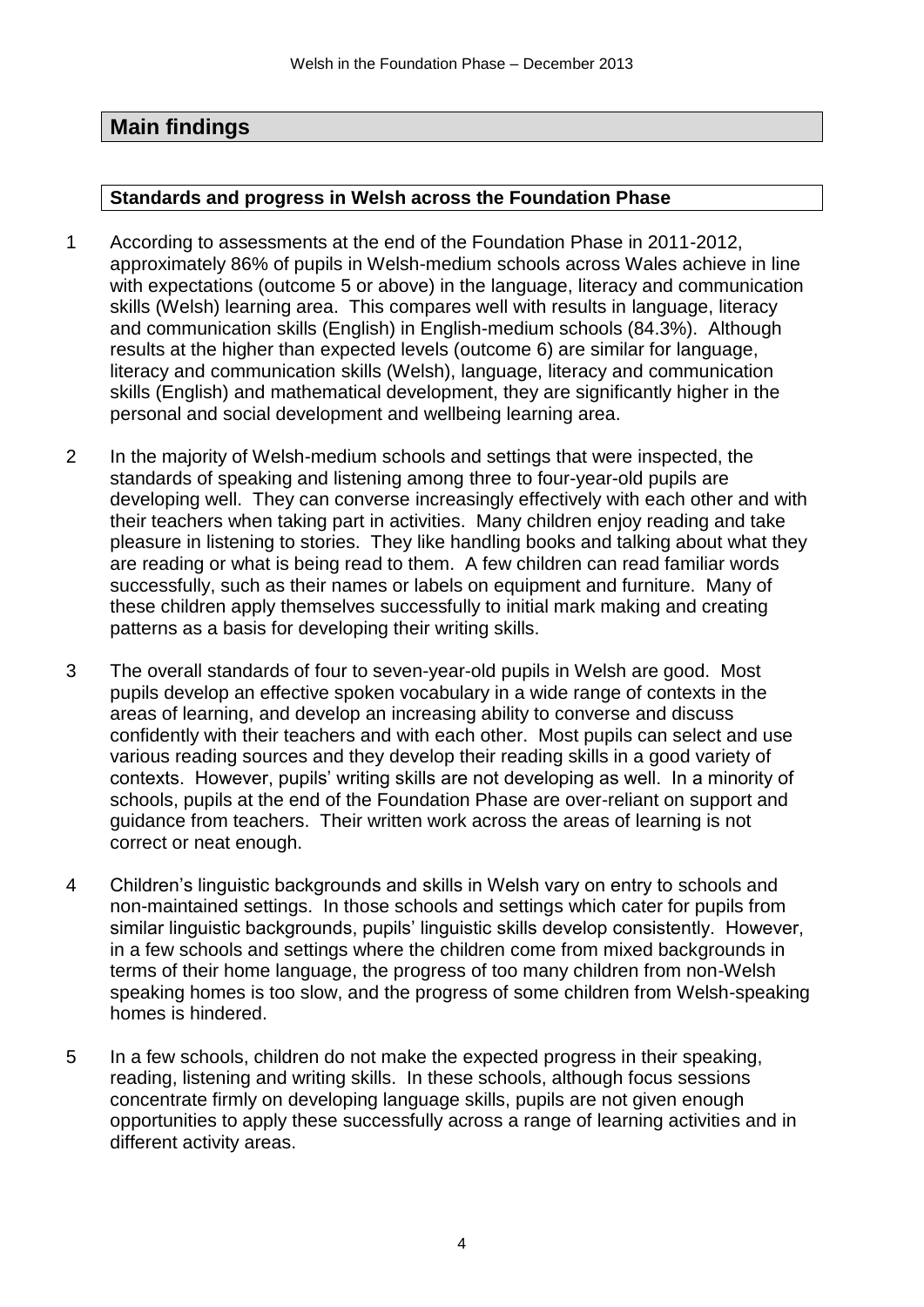#### **Educational provision and the learning environment**

- 6 Most settings and many schools succeed in creating a good balance between first-hand experience, of an informal nature, and focused activities which concentrate specifically on developing language, literacy and communication skills.
- 7 In many schools and settings, the learning environment is attractive and varied. These settings and schools provide activity areas to immerse children in language experiences and activities, both indoors and outdoors. As a result, pupils succeed in acquiring language to a standard which is appropriate to their age and ability while undertaking activities in a number of areas of learning. This also promotes their reading and writing skills.
- 8 In a few schools, there is not an effective balance between focused activities and more informal activities, particularly in Years 1 and 2. There is a great emphasis on developing language skills in formal sessions, but in general activity areas do not provide enough opportunities for pupils to practise their language skills in various contexts. Teachers focus on developing pupils' literacy skills without giving enough consideration to the central philosophy of the Foundation Phase.
- 9 In many settings, practitioners plan carefully and ensure that the experiences and resources that are available to pupils set firm foundations on which children can develop their language skills. This is also the case in the majority of schools.
- 10 In these schools and settings, activity areas provide specific opportunities for pupils to undertake tasks which develop their language skills specifically. Continuous provision challenges children to build effectively on their previous learning. The majority of teachers and assistants support pupils' learning through skilful intervention to introduce rich vocabulary and language syntax and provide excellent language models to pupils. In a minority of these schools and settings where this support is not available, pupils' language skills are not developing appropriately.
- 11 In most schools and settings alike, teachers provide children with specific language tasks and challenges. They give a strong priority to developing children's Welsh language skills, and do so in activities across the areas of learning. Only a few schools set specific language challenges for pupils aged four to seven across the activity areas. Where this is the case, many pupils respond positively to them and practise and develop their speaking, reading and writing skills in a very effective manner.
- 12 In most schools and settings, focused activities for developing the language skills of groups of pupils are targeted appropriately so that children get the most benefit from them. The majority of teachers, practitioners and assistants provide good language models that motivate children to acquire sophisticated and correct language. However, in a minority of non-maintained settings, most particularly in areas where not many people speak Welsh, the standard and accuracy of practitioners' language is not good enough to provide children with a correct model.
- 13 Where there are children from Welsh-speaking and non-Welsh speaking homes in the same setting, in the best practice, teachers plan to offer effective motivation and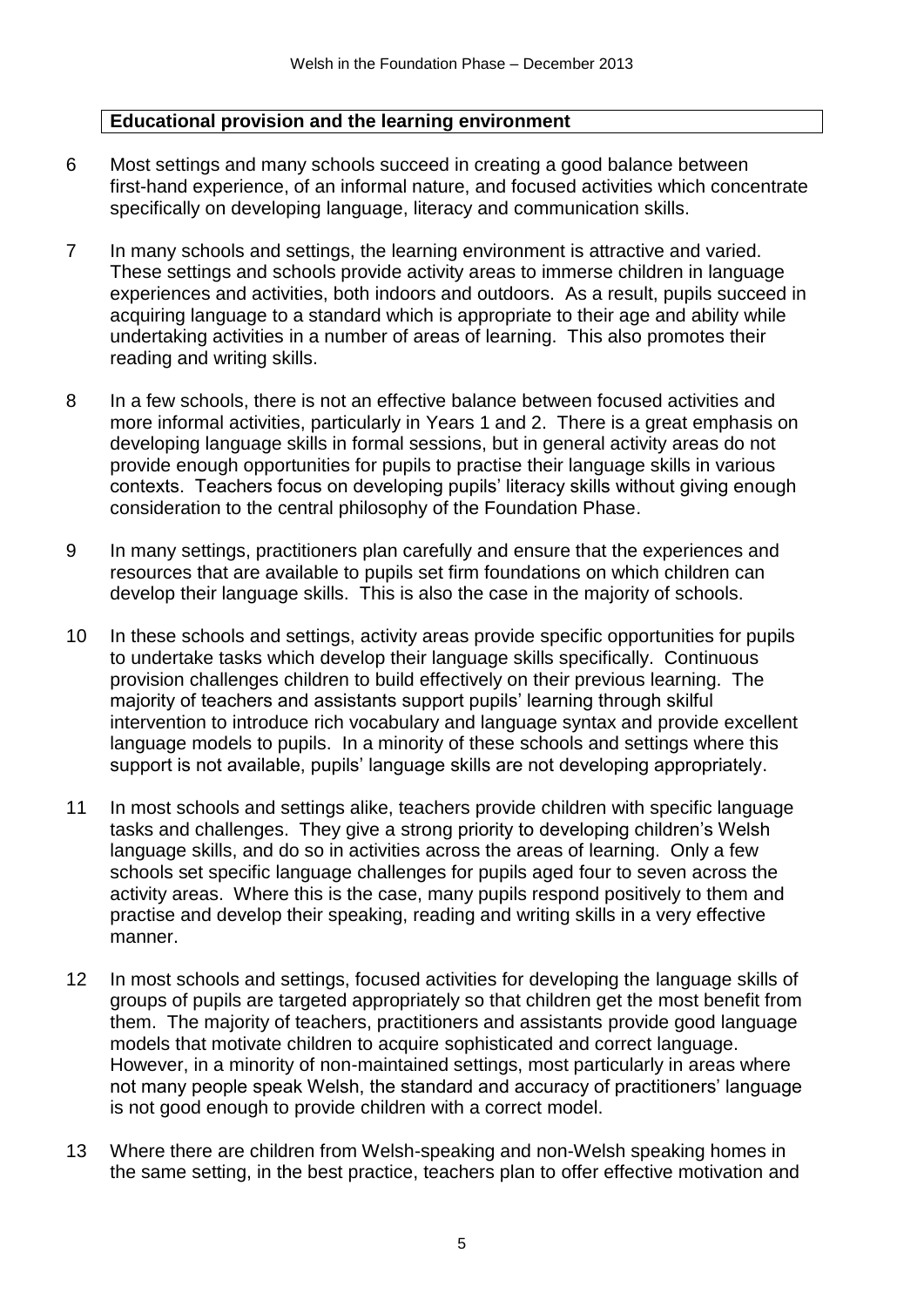support to develop all pupils' language. They provide challenges and activities that are well targeted to respond to pupils' linguistic needs. However, in too many of these schools, teachers do not plan effectively enough to ensure that pupils from different linguistic backgrounds make appropriate progress from their starting point.

- 14 In a few schools and settings, teachers and practitioners do not have a sound understanding of the principles of the immersion method of teaching. As a result, they do not introduce and model the Welsh language robustly enough for pupils, and their expectations are not high enough. In a very few cases, learning assistants do not stick to using Welsh with pupils from non-Welsh speaking homes and this hinders their progress.
- 15 In smaller schools, there are pupils of a wide age range in the teacher's care. Due to the differences in the pupil to adult ratio as pupils get older, there are a limited number of assistants available. In this situation, too often, activities are not targeted well enough to meet the needs of all pupils, and pupils' language skills do not develop appropriately.
- 16 Settings with purpose-built buildings that are allocated for early education have developed good outdoor areas to promote children's progress. However, where settings meet in temporary rooms or buildings, such as village halls, the majority have not succeeded in developing effective areas. However, a few make good arrangements to work with schools to promote this aspect.

#### **Leadership and planning for improvement**

- 17 In a few schools, leaders and teachers do not show enough understanding of the central philosophy of the Foundation Phase. Because of the current national priority to develop literacy, they see tension between the philosophy of the Foundation Phase and the need to plan purposefully to develop language and literacy skills. As a result, pupils are unable to apply their language skills successfully across a range of contexts. This is more apparent in Years 1 and 2.
- 18 Most schools and settings succeed in ensuring that they have suitably trained staff to operate according to the philosophy and methodology of the Foundation Phase. On the whole, practitioners in settings and also with children aged three to four in schools, give a high priority to developing children's language, communication and literacy. Only a minority of schools, and a very few settings, track pupils' linguistic progress and monitor provision continuously in order to evaluate whether it leads to progress in learning.
- 19 The majority of schools have succeeded in adapting the outdoor learning environment to ensure a variety of contexts and learning experiences which promote pupils' language and communication skills. In a minority of schools, the outdoor area has not been planned carefully enough to provide activities which motivate children to develop their language and literacy skills. In these schools, there is a tendency not to give older children in the Foundation Phase enough opportunities to take advantage of development opportunities in the outdoor area.
- 20 Voluntary organisations which manage settings, such as Mudiad Meithrin, ensure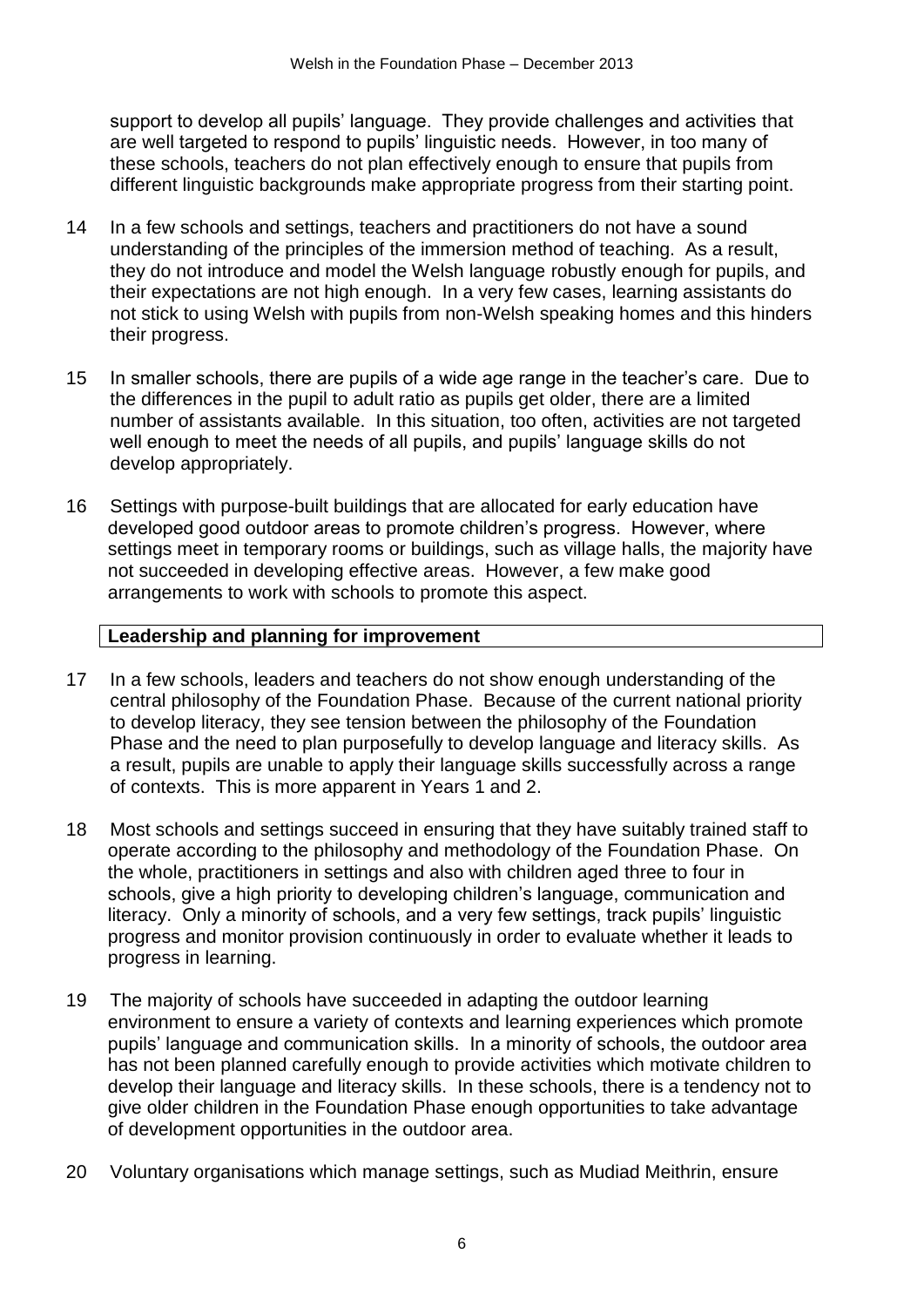that leaders and management committees of most non-maintained settings understand and implement the Foundation Phase requirements well, and they plan effectively to improve provision.

- 21 In schools, leaders' commitment and understanding are more varied. In the best practice, self-evaluation and improvement plans give clear attention to developing the Welsh language within the philosophy of the Foundation Phase. In the few settings and schools where leadership is not as good, leaders do not give enough attention to ensuring an effective relationship between developing the Welsh language and the philosophy of the Foundation Phase.
- 22 Local authorities and organisations that manage non-maintained settings provide effective support to schools and settings in most cases. However, a minority of local authorities do not provide that support through the medium of Welsh.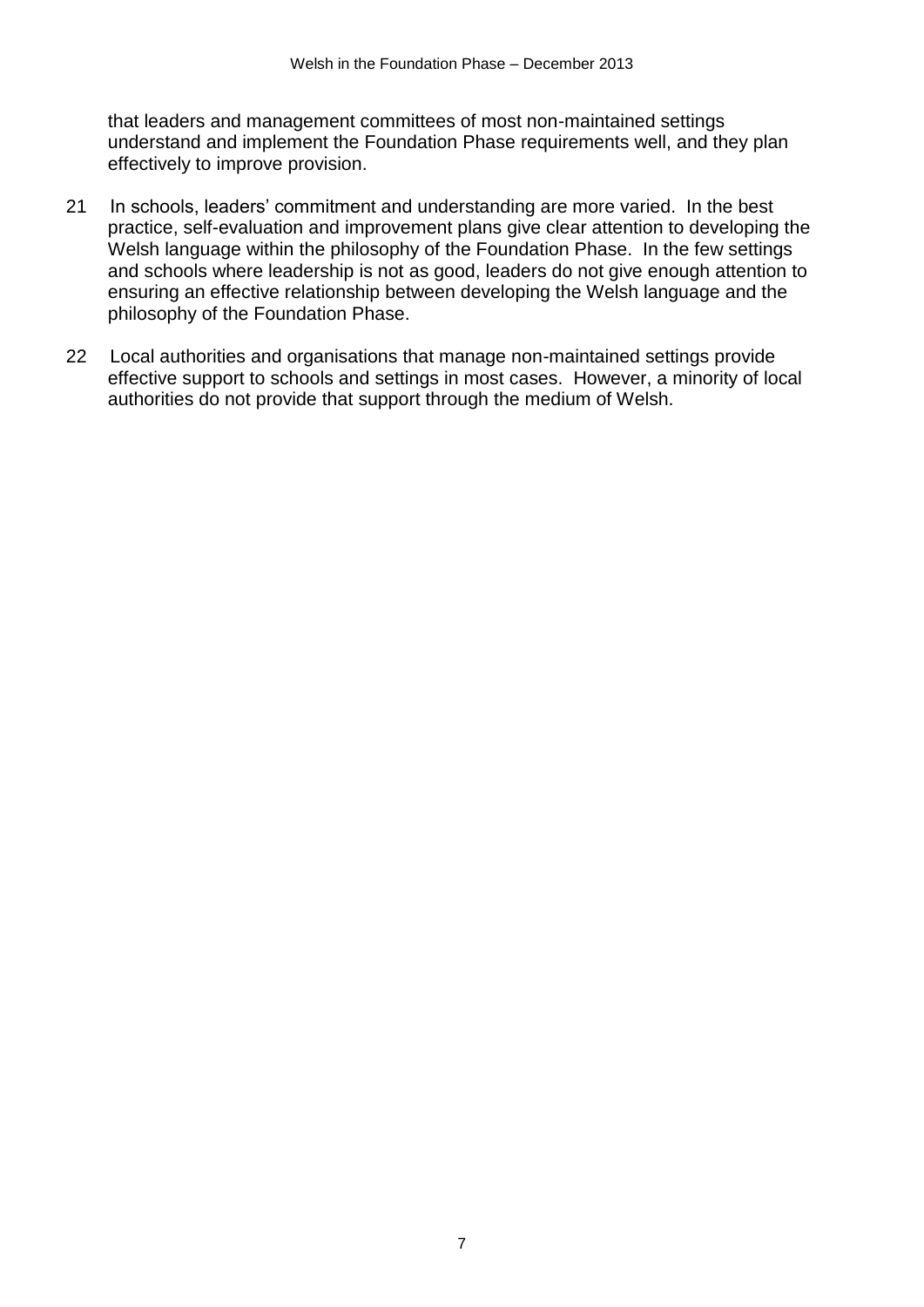# **Recommendations**

#### **Schools and settings should:**

- R1 ensure specific opportunities for pupils to develop and use their speaking, reading and writing skills across areas of learning and in different activity areas;
- R2 ensure an effective balance between formal sessions to teach and reinforce language skills and informal opportunities to use them;
- R3 develop learning activities and experiences which ensure that pupils from different linguistic backgrounds make appropriate progress from their starting point;
- R4 set clear expectations which will ensure that pupils from all backgrounds use the Welsh language as they pursue informal activities, particularly at the beginning of the Foundation Phase;
- R5 set clear expectations for practitioners with regards to using the Welsh language in the Foundation Phase so as they introduce and model a good standard of Welsh to their pupils across areas of learning;
- R6 track progress in pupils' speaking, reading and writing skills consistently throughout the Foundation Phase; and
- R7 give appropriate attention to quality of provision and standards in the Foundation Phase as part of self-evaluation processes and improvement planning in schools and settings.

#### **Local authorities and organisations which manage non-maintained settings should:**

- R8 provide support and training for practitioners on immersion methods of language learning and provide guidance on how language, literacy and communication skills (Welsh) can be developed in a way which is compatible with the philosophy and methodology of the Foundation Phase;
- R9 provide training and support for practitioners, including assistants, to improve their Welsh, where necessary;
- R10 share good practice in terms of developing language, literacy and communication skills (Welsh) across areas of learning and activity areas in the Foundation Phase; and
- R11 ensure that local authority support provision for Welsh-medium non-maintained settings is available in Welsh.

#### **The Welsh Government should:**

R12 ensure that authorities and schools understand the relationship between the methodology and philosophy of the Foundation Phase and the Literacy and Numeracy Framework.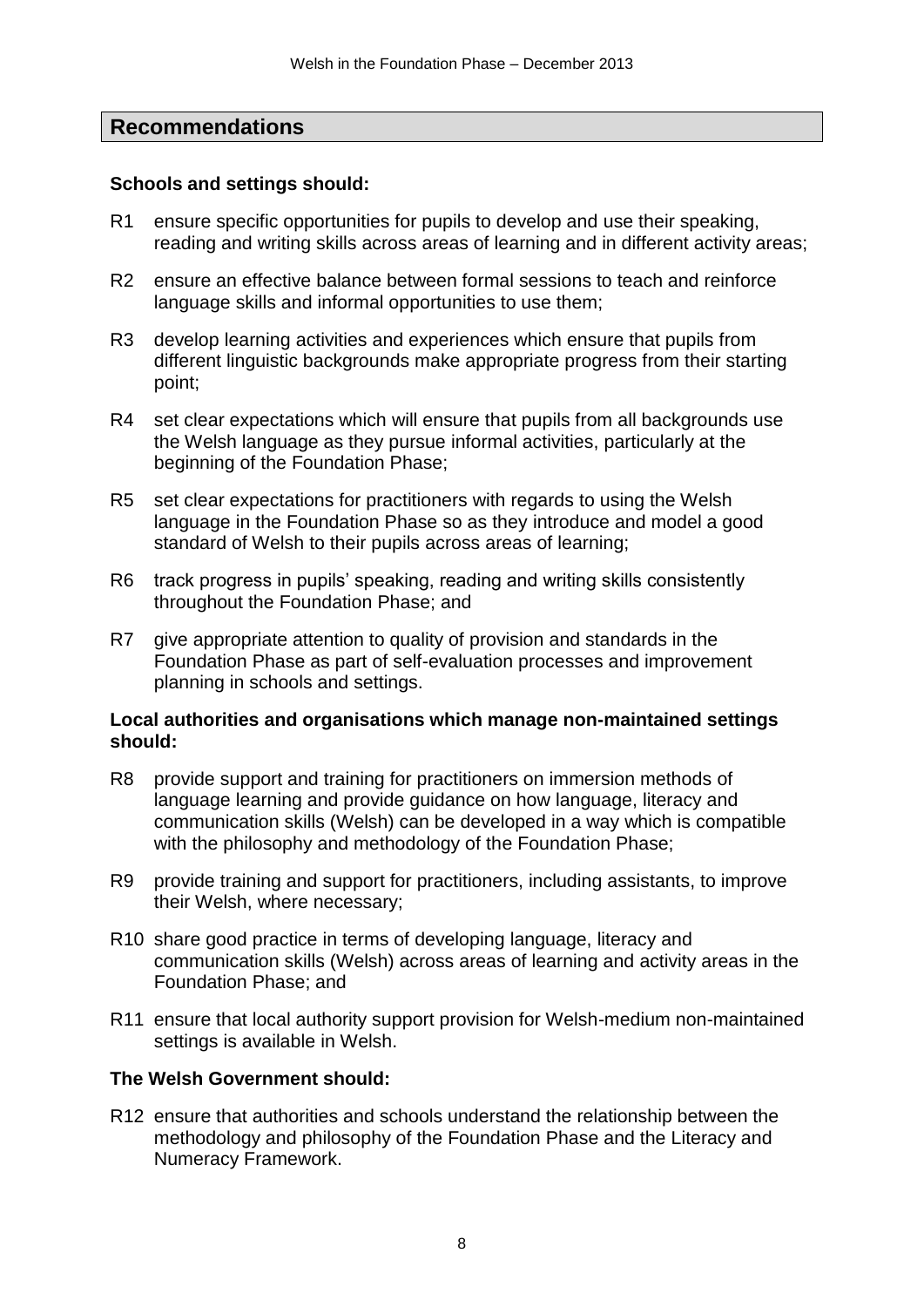# **Standards and progress in Welsh across the Foundation Phase**

- 23 In 2012, statutory teacher assessments were conducted at the end of the Foundation Phase for the first time. As a result, it is not possible to draw a meaningful comparison with standards in key stage 1 in previous years. Twenty-two point nine per cent (22.9%) of pupils in Wales were assessed in language, literacy and communication skills (Welsh).
- 24 As can be seen in this table, according to the Foundation Phase assessments in 2011-2012, 86% of pupils in Welsh-medium schools across Wales achieve in line with expectations (outcome 5 or above) in the language, literacy and communication skills (Welsh) learning area.

|                                                                                                                                                    | <b>English</b><br>medium<br>% | Welsh<br>medium<br>℅ | All schools<br>% |
|----------------------------------------------------------------------------------------------------------------------------------------------------|-------------------------------|----------------------|------------------|
| Personal and social development, wellbeing and<br>cultural diversity (PSD)                                                                         | 91.1                          | 92.6                 | 91.4             |
| Language, literacy and communication skills<br>(English) (LLCE)                                                                                    | 84.3                          | 82.2                 | 84.3             |
| Language, literacy and communication skills<br>(Welsh) (LLCW)                                                                                      |                               | 86                   | 86               |
| <b>Mathematical development (MathDev)</b>                                                                                                          | 86.9                          | 88.3                 | 87.3             |
| <b>Foundation Phase Indicator (FPI)</b>                                                                                                            | 80.8                          | 81.9                 | 81.1             |
|                                                                                                                                                    |                               |                      |                  |
| <b>Number of primary schools</b>                                                                                                                   | 890                           | 446                  | 1336             |
| The Foundation Phase indicator represents the percentage of pupils who have achieved<br>outcome 5 or above in PSD, LLCE/LLCW and MathDev combined. |                               |                      |                  |

#### **Table 1: Foundation Phase outcomes, all pupils, by outcome, 2012 (outcome 5+)**

25 Table 2 below shows that there is no clear pattern between outcomes in the language, literacy and communication skills (Welsh) area of learning and authorities' traditional linguistic nature. In general, local authorities which include traditionally Welsh-speaking areas perform between 82% and 87%. The local authorities with the highest and lowest performance percentages in the language, literacy and communication skills (Welsh) area of learning are outside traditionally Welsh-speaking areas.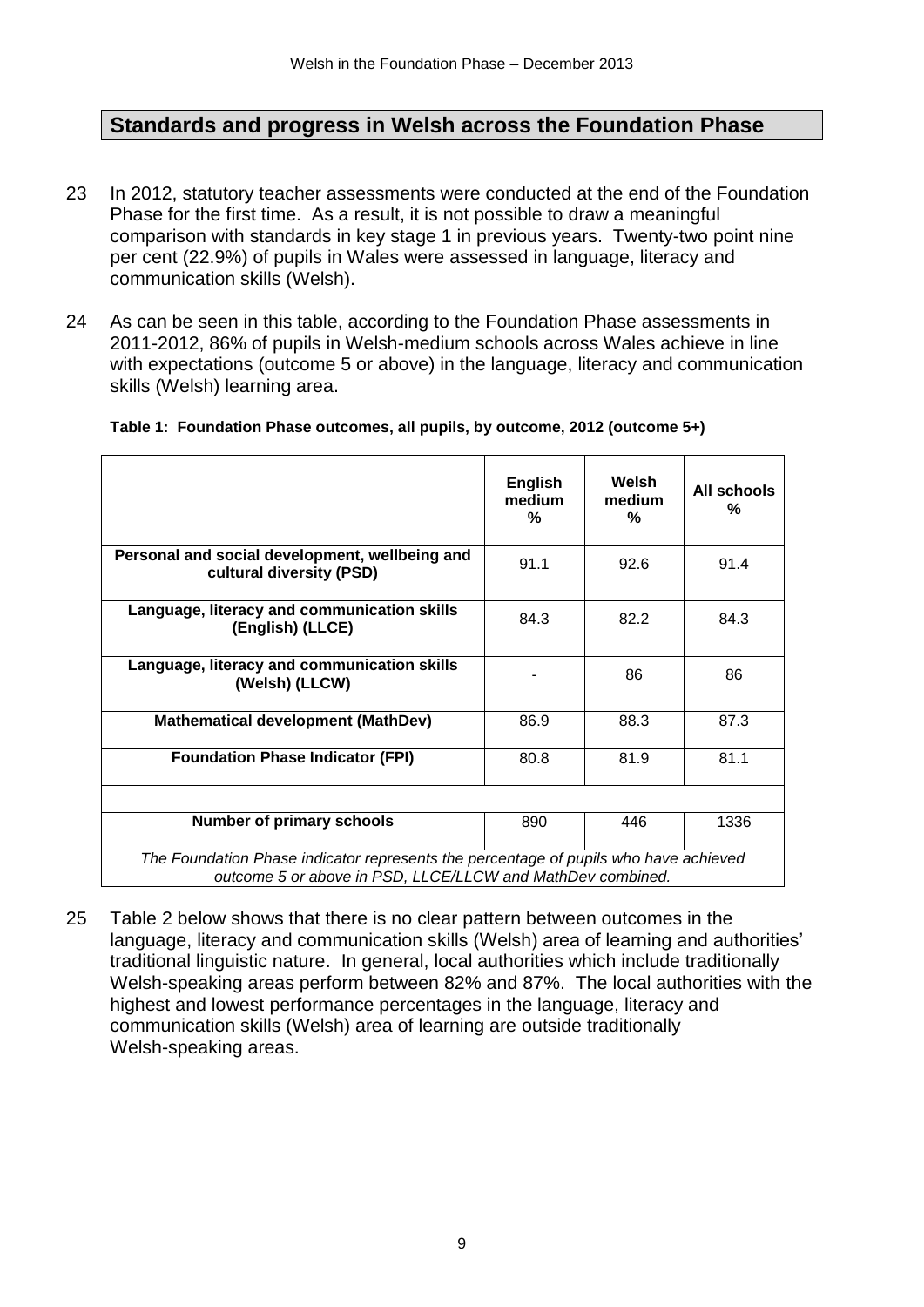**Table 2: Foundation Phase outcomes, language, literacy and communication skills (Welsh), all pupils, by local authority, 2012 (outcome 5+)**

| <b>Local authority</b>   | %    |
|--------------------------|------|
| <b>Anglesey</b>          | 86.5 |
| Gwynedd                  | 87.6 |
| Conwy                    | 80.1 |
| <b>Denbighshire</b>      | 88.4 |
| <b>Flintshire</b>        | 84.1 |
| Wrexham                  | 88.0 |
| Powys                    | 80.8 |
| <b>Ceredigion</b>        | 86.1 |
| <b>Pembrokeshire</b>     | 82.7 |
| <b>Carmarthenshire</b>   | 85.4 |
| Swansea                  | 85.8 |
| <b>Neath Port Talbot</b> | 85.2 |
| <b>Bridgend</b>          | 87.3 |
| <b>Vale of Glamorgan</b> | 91.2 |
| <b>Rhondda Cynon Taf</b> | 82.3 |
| <b>Merthyr Tydfil</b>    | 87.9 |
| <b>Caerphilly</b>        | 87.7 |
| <b>Blaenau Gwent</b>     |      |
| Torfaen                  | 77.5 |
| <b>Monmouthshire</b>     |      |
| <b>Newport</b>           | 91   |
| <b>Cardiff</b>           | 89.6 |
|                          |      |
| Wales                    | 85.9 |

26 At the higher than expected levels (outcome 6), results for language, literacy and communication skills (Welsh) are very close to the results for language, literacy and communication skills (English) and mathematical development. Personal and social development and wellbeing are significantly higher.

|  |  | Table 3: Foundation Phase Outcomes, all pupils, by outcome, 2012 (Outcome 6) |  |
|--|--|------------------------------------------------------------------------------|--|
|  |  |                                                                              |  |

|                                                                            | <b>English</b><br>medium<br>% | Welsh<br>medium<br>% | All schools<br>% |
|----------------------------------------------------------------------------|-------------------------------|----------------------|------------------|
| Personal and social development, wellbeing and<br>cultural diversity (PSD) | 38.2                          | 41                   | 38.6             |
| Language, literacy and communication skills (English)<br>(LLCE)            | 26                            | 20                   | 25.6             |
| Language, literacy and communication skills (Welsh)<br>(LLCW)              | 41.2                          | 24.8                 | 24.8             |
| <b>Mathematical development (MathDev)</b>                                  | 24.7                          | 23.2                 | 24.2             |

• The number of pupils in English-medium schools who follow LLCW is very low (fewer than 20); therefore, this figure cannot be analysed meaningfully.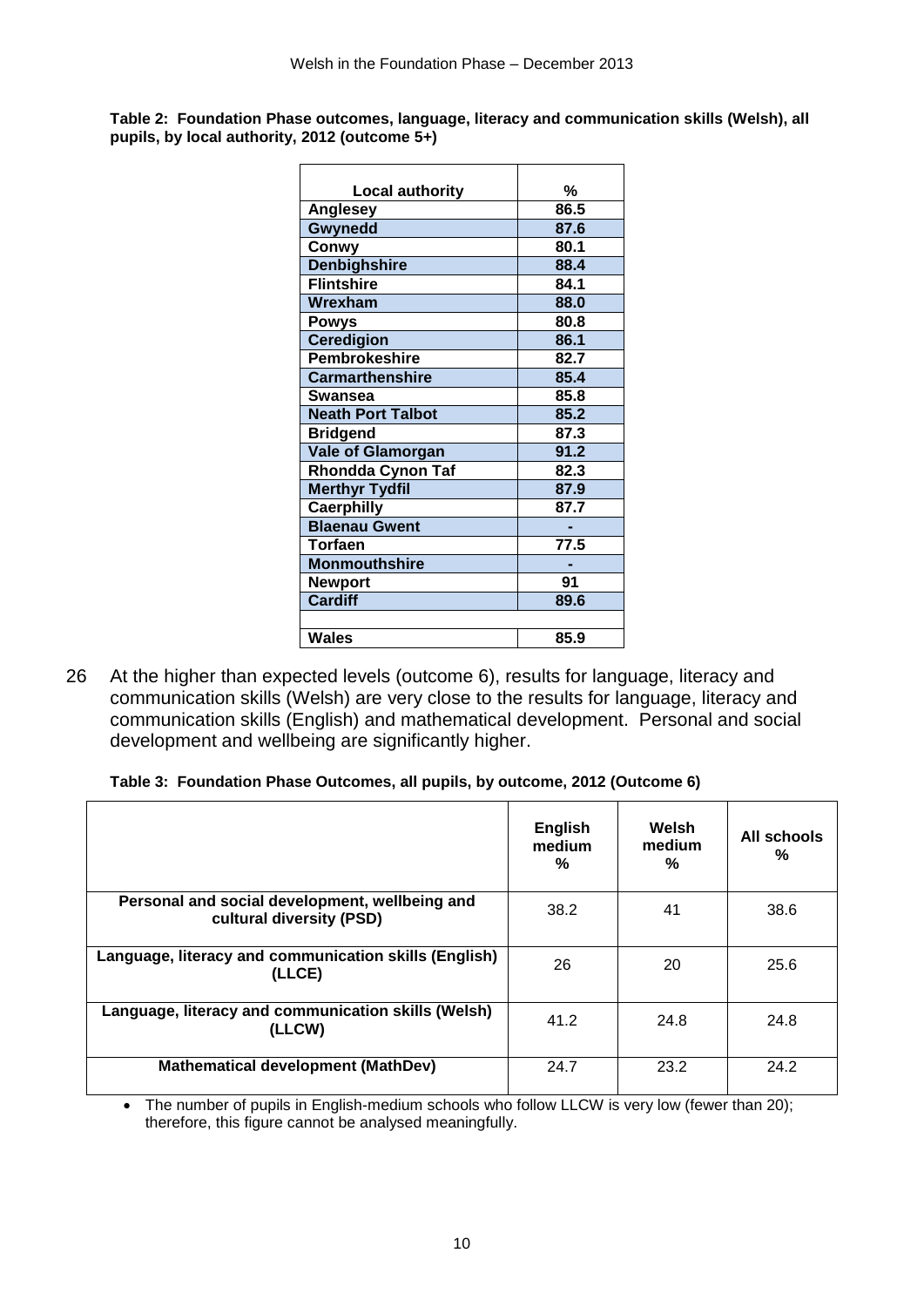27 According to Estyn's Annual Report for 2011-2012, in general, across the Welsh and English-medium sectors,

> 'In over four-fifths of schools, most pupils in the Foundation Phase listen carefully and speak confidently with a growing vocabulary. Many pupils read appropriate texts with a good degree of accuracy and understanding and use their knowledge of phonics to work out unfamiliar words.'

28 Again, in Estyn's Annual Report for 2011-2012, across the Welsh and English-medium sectors:

> 'In the settings inspected, most children achieve well and make good progress in their early literacy and numeracy skills… In most settings, children listen attentively, speak clearly and enjoy listening to stories and sharing books with adults. Older and more mature children are beginning to understand the importance of writing, such as writing a list to visit the shop or sending an invitation to a party. In a few settings, children recognise their names on their tablemats at snack time or on wall displays'

29 According to the Annual Report, pupils' writing skills are not developing as well. In a minority of schools, pupils at the end of the Foundation Phase are over-reliant on support and guidance from teachers. The presentation of their written work across the curriculum is not correct or tidy enough. The results of this survey reinforce this view.

#### **Speaking and listening**

- 30 In general, children aged three to four and pupils aged four to seven in non-maintained settings and schools show good progress in their ability to speak Welsh with each other and with adults at school. They converse with increasing confidence as they move through the Foundation Phase and develop their general and specific vocabulary effectively. In nearly all cases, Welsh is the language of communication between pupils and adults at all times. Pupils respond positively to focus sessions and other structured activities which aim to develop their oral skills.
- 31 Children aged three to four in those settings and schools where many pupils speak Welsh at home converse naturally and often animatedly. Most children are able to hold extended conversations on various topics spontaneously, and many are able to communicate information, feelings, wishes and opinions clearly in correct language. Where they have the opportunity to move around the different activity areas, they stick to Welsh and use a vocabulary which is appropriate to the context. The minority of pupils who do not speak Welsh at home develop correct spoken language quickly, and participate fully in all the activities of the school or setting. They develop a rich vocabulary and apply their oral skills increasingly effectively across the areas of learning.
- 32 In most schools and settings in areas where few pupils come from Welsh-speaking homes, in general, the oral progress of three to four-year-old pupils shows good progress from their starting point. Many are able to converse with increasing ease about everyday things, and they develop a good vocabulary linked to the activity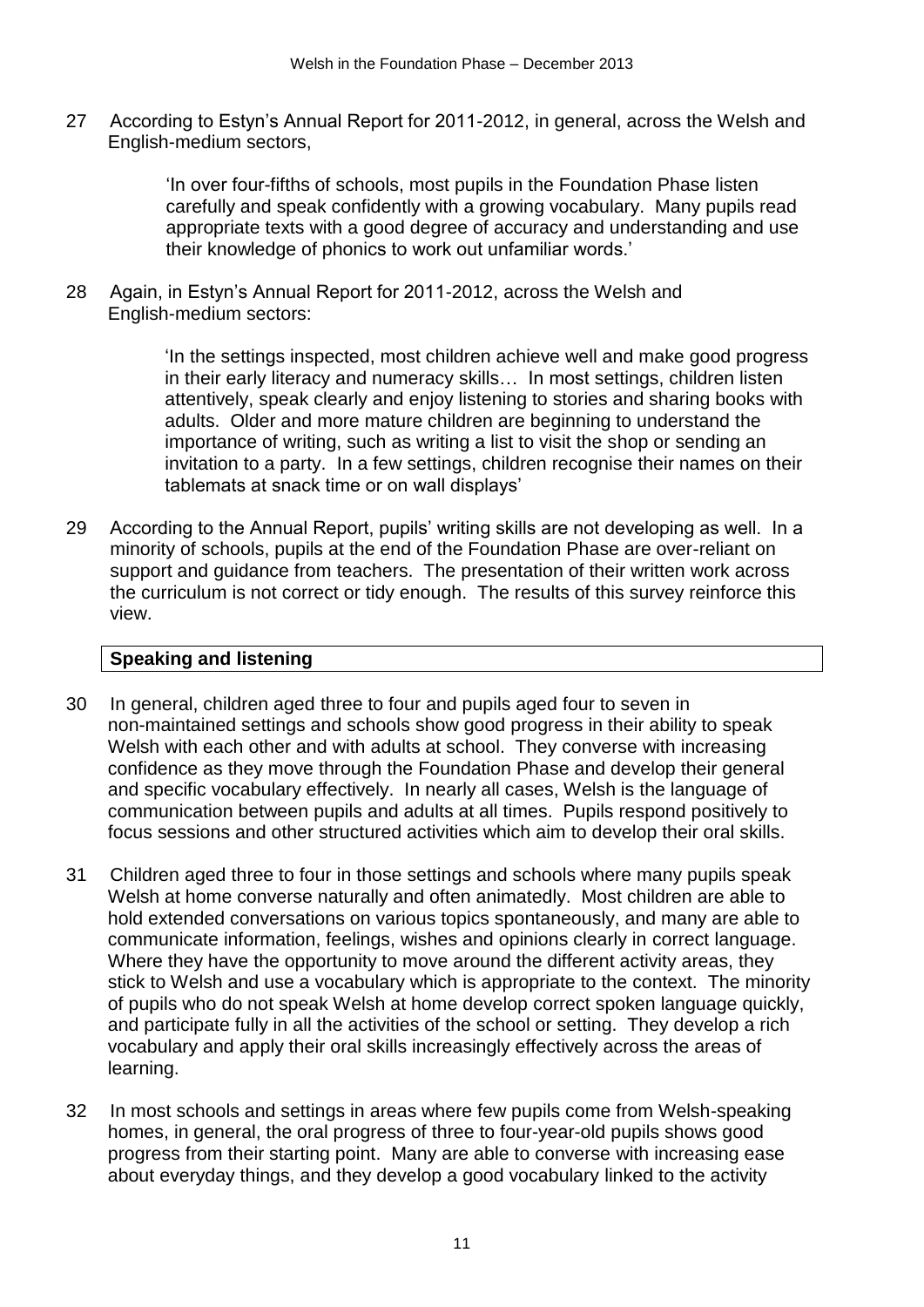areas in the school or setting. In formal situations, they use Welsh consistently effectively. In situations where they are not under direct adult supervision, pupils use little Welsh with each other in many of these schools and settings. Many pupils aged four to seven in these areas make consistent and good progress in their speaking and listening skills. They use the Welsh language with adults without exception and, usually, with each other in formal situations. However, only in a few schools do pupils stick to the Welsh language when conversing with each other informally.

- 33 In settings where children are from mixed linguistic backgrounds, the oral progress of children aged three to four from their starting point is not as good. The oral progress of a minority of children is sound, and they are able to converse with increasing confidence in a variety of situations, both formal and informal. However, in the majority of these schools, pupils, including those from Welsh-speaking homes, are not as willing to speak Welsh with each other, and they do not respond as willingly to adults who speak Welsh with them. The progress of too many pupils from non-Welsh speaking homes is too slow, and the progress of some children from Welsh-speaking homes is hindered. Although their positive response to instructions and questions from adults shows that they understand, some children do not apply themselves enough to using the Welsh language.
- 34 The oral standards of pupils aged four to seven in schools where pupils come from mixed linguistic backgrounds, varies. In the majority of schools, pupils develop good oral skills and are able to apply them to a wide range of activities across areas of learning. However, in some schools, pupils do not consider Welsh as the school's natural language, and they do not transfer their oral skills successfully to a variety of learning contexts.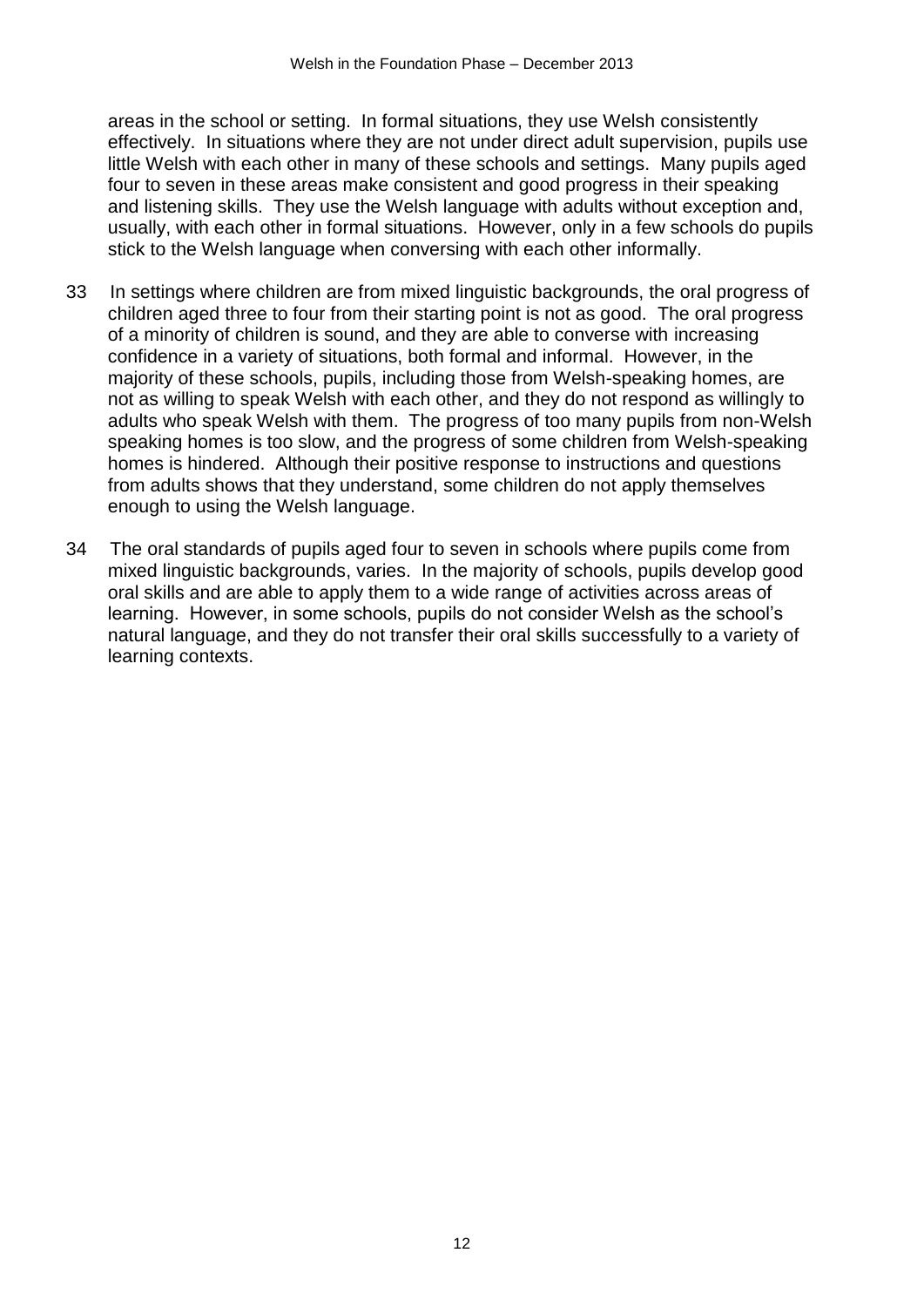# **Case study 1: Develop pupils' Welsh speaking skills in a role play area**

# **Context:**

Ysgol Feithrin Rhydaman is maintained by Carmarthenshire local authority. The majority of pupils come from non-Welsh speaking homes. Approximately 75 nursery and reception age children are educated through the medium of Welsh or English, according to their parents' wishes. The majority are taught in the Welsh-medium stream. The majority of children in the Welsh stream speak English at home.

# **Strategy:**

A role play area, which changes according to the school's activity themes at the time, is a permanent part of provision. Teachers and assistants plan effectively to ensure that purposeful resources and equipment are placed in the area, including books, leaflets or other reading materials for pupils at all times. They also provide opportunities for pupils to write and make marks, whatever the theme in the role play area.

#### **Action:**

The role play area was set up as a hospital. There was a reception to welcome patients, including a telephone and a computer, clipboards for doctors and nurses, and notice boards on which to write patients' names. Suitable resources – clothes, medical equipment, a bed etc – were also available. Practitioners had been introducing and modelling suitable and challenging vocabulary for this area and a number of cards and labels were displayed. Accompanied by one of the assistants, pupils took different roles and conversed confidently with each other, using the vocabulary and patterns that were modelled for them. The assistant supported the activity by asking open and relevant questions which prompted pupils to answer at length.

#### **Results:**

All children played different roles, and they succeeded in using the vocabulary very effectively. They enjoyed playing and were able to recall and use words such as 'penglog' (skull), 'asgwrn' (bone), and 'archwilio' (examine) easily and accurately. They also recognised these words in a pack of vocabulary cards.

Pupils 'wrote' names and medical notes on pieces of paper and clipboards when following the process of admitting, examining and treating a patient.

# **Reading**

- 35 In the majority of non-maintained settings, many children handle books and reading materials confidently when moving around the activity areas. They enjoy listening to stories and respond to them enthusiastically. They respond well to questions and discuss pictures in books. While playing, they are able to create, see and explain patterns with toys, shapes and beads and, in some settings, they recognise their own names very well.
- 36 Many children aged three to four in many schools also respond well to pre-reading materials and activities. They take good advantage of structured reading sessions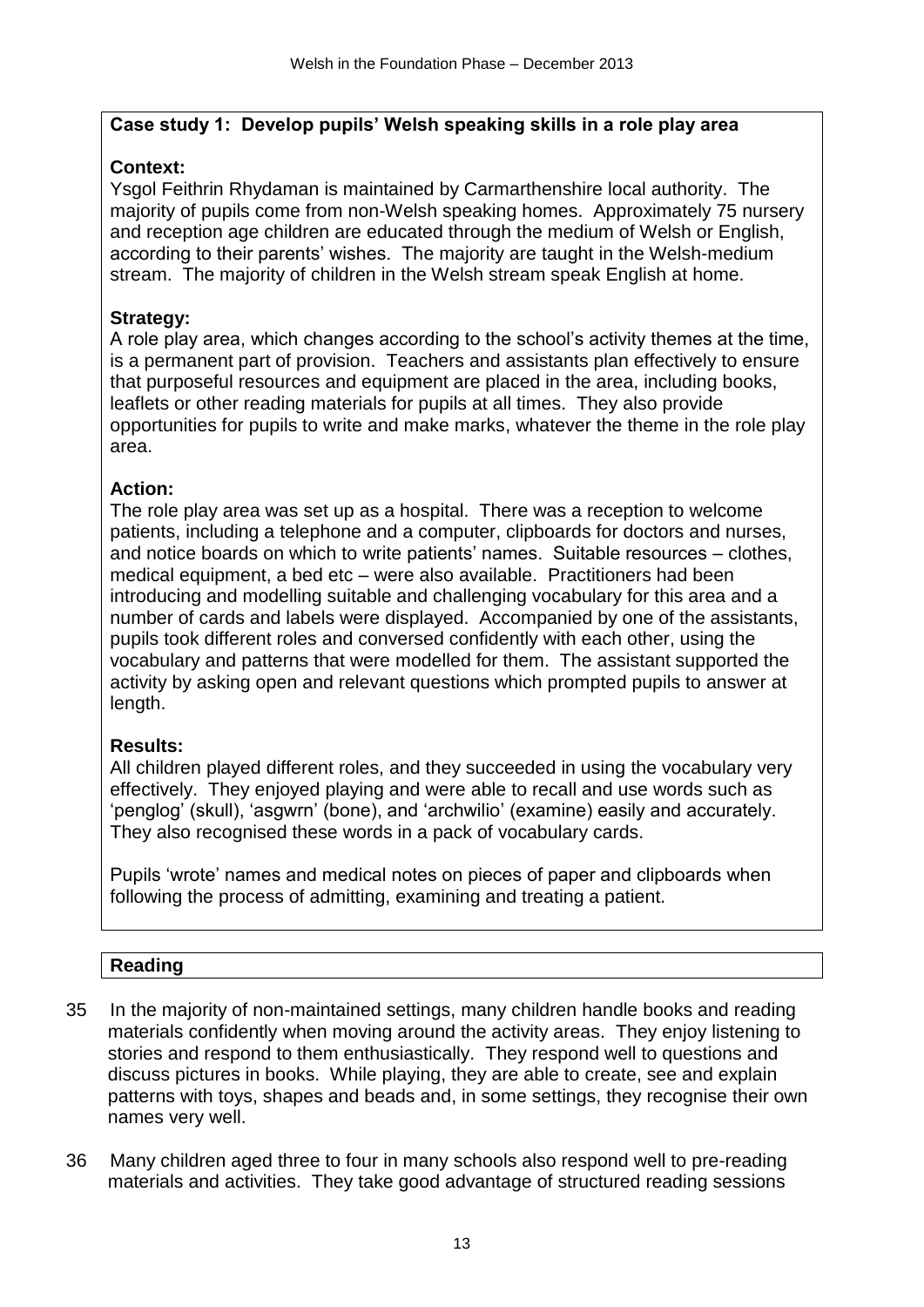and become effective readers in line with their ability, by building well on early skills. In general, four to seven-year-old pupils make good progress in their learning as they move through the Foundation Phase. They are able to read materials which are appropriate in terms of attainment, and use a number of strategies to read unfamiliar words. They are able to transfer these skills successfully to reading various suitable texts which are not part of formal reading learning materials.

#### **Case study 2: Planning to focus on developing language and literacy skills across the six areas of learning in the Foundation Phase**

## **Context:**

Ysgol Fabanod Morfa Nefyn is a school for three to eight-year-old pupils in Gwynedd local authority. There are approximately 50 pupils on roll, of which nearly all are from Welsh-speaking homes, and pupils' Welsh oral skills on entry are generally high.

#### **Strategy:**

The school places great emphasis on pupils' oral development as a basis for all of the school's activities. Reading skills are delivered during the morning sessions and are applied and developed very effectively during the day's activities. All activities in learning areas are an opportunity to develop children's literacy skills in speaking, reading and writing.

#### **Action:**

In addition to concentrating firmly on focus activities to develop pupils' reading skills, teachers provide a curriculum of a very practical nature for activities across the six areas of learning in the Foundation Phase. During these practical sessions, there is a clear focus on discussion between pupils and adults, and between pupils, as a starting point for all activities. Pupils are encouraged to explore and experiment individually and together, in order to answer questions, solve problems and complete challenges.

All activities lead to pupils recording their findings in some form.

In order to ensure that pupils make progress in their writing skills from one year to the next, teachers provide opportunities for them to experiment with their own written communication for their own purposes in the various areas. They also explore a range of writing materials such as pens, pencils, crayons, chalk and paint. This is planned carefully across all areas of learning and activity areas.

#### **Results:**

The standards of pupils' language while speaking, reading and writing are very high. They are able to converse fluently and enthusiastically about all of their activities, read a very wide range of different texts, and write correctly and at length across the areas of learning.

37 In a minority of settings and schools, children or pupils are not given enough opportunities to read various materials within activity areas, except for the reading corner. In these settings and schools, pupils do not apply their reading skills well enough outside structured sessions. They do not use reading effectively enough to support them to develop skills and knowledge across the six areas of learning in the Foundation Phase.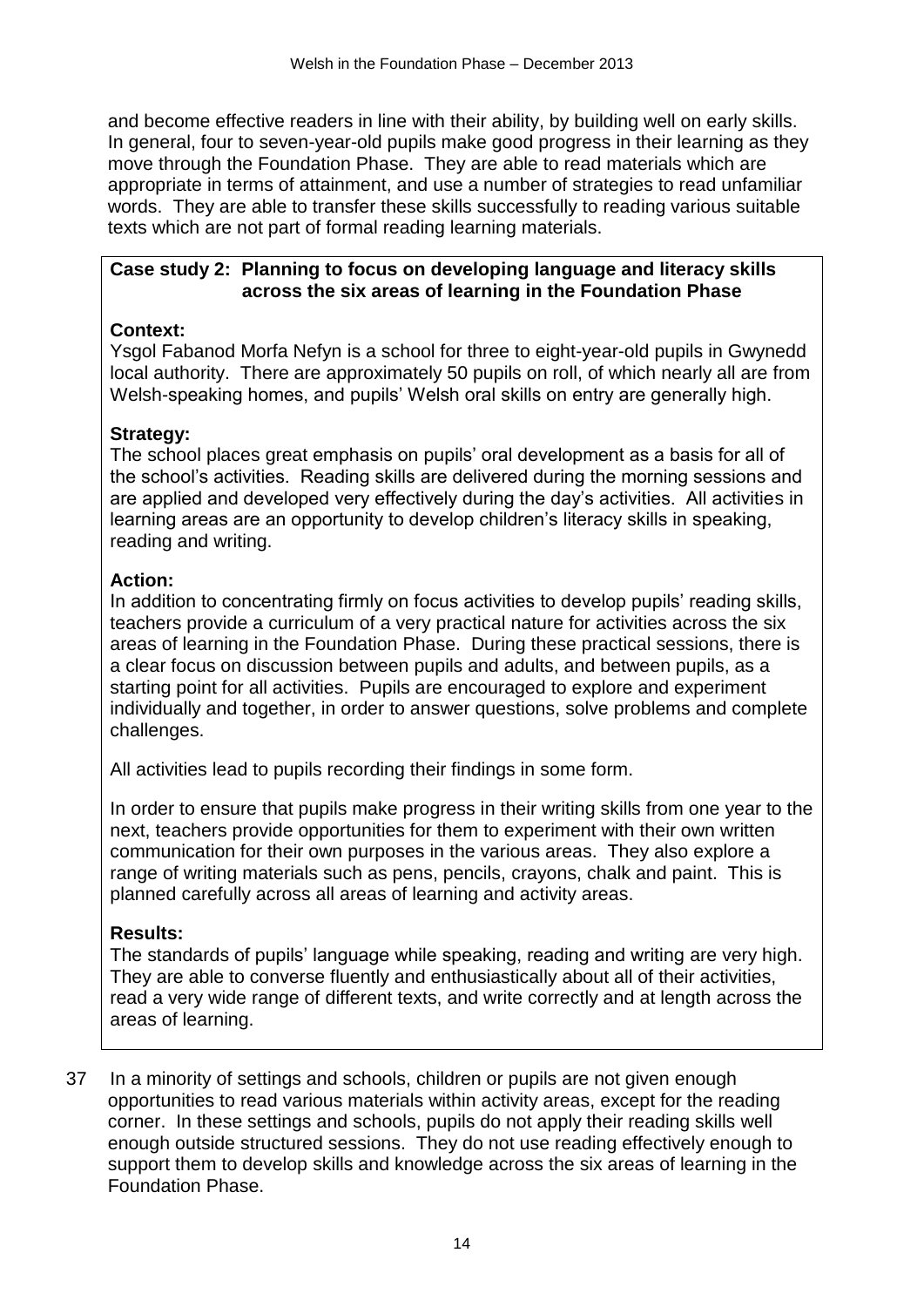#### **Writing**

- 38 In the majority of settings and schools, three to four-year-old children make appropriate progress in their writing skills. On the whole, in non-maintained settings, pupils apply themselves spontaneously to pre-writing activities to develop fine motor skills successfully. They use a variety of media to make marks and patterns, including work on paper, on white boards, and on a large scale in outdoor areas, for example with water or chalk. A minority also use information and communication technology equipment confidently to develop these skills. Children aged three to four in schools make similar progress.
- 39 In schools, many pupils aged four to seven respond positively to formal opportunities to develop their ability to write words and sentences. By the end of the Foundation Phase, they develop to write more extended pieces in different forms. On the whole, they make good progress in their ability to write correctly, and are able to use their skills effectively to enrich their experiences across the areas of learning in the Foundation Phase. However, a minority of older pupils in the Foundation Phase are over-reliant on guidance and support from teachers and assistants, and an over-use of worksheets limits their development as independent writers.
- 40 In a minority of schools, although pupils write on a range of subjects and in a range of forms, they do so only in the formal context of focus sessions. They do not apply their writing skills voluntarily in informal activity areas in order to reinforce their skills in a range of situations.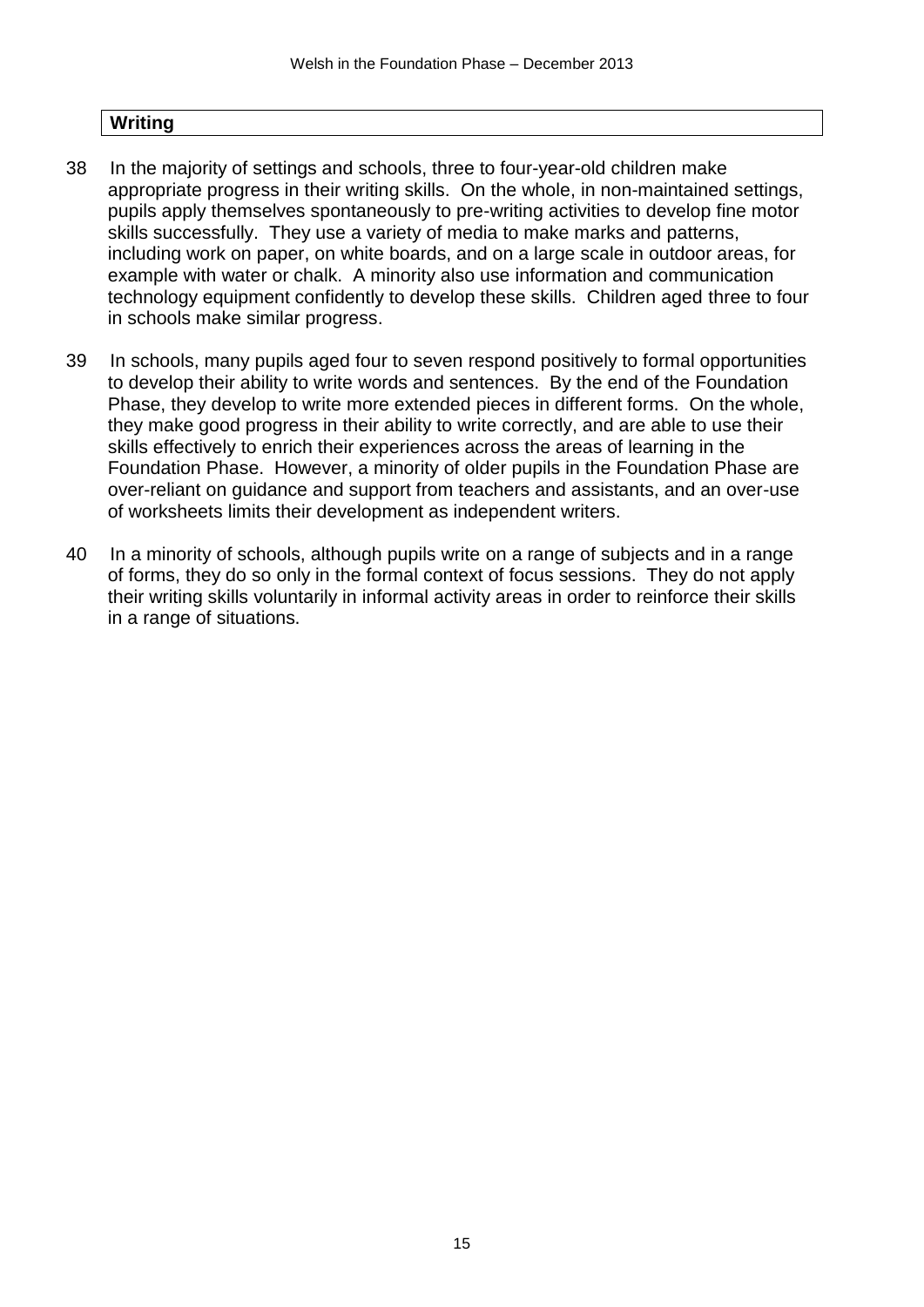#### **Case study 3: Using stories as a prompt for language works across areas of learning**

# **Context:**

Ysgol Gynradd Gymraeg Nantcaerau is a relatively new school in the west of Cardiff which has not yet reached its full capacity. Only pupils up to Year 5 were there at the time of the inspection. Although it is a Welsh-medium school, nearly all of the 120 pupils are from non-Welsh speaking homes.

# **Strategy:**

The teacher and assistants in Year 2 use books and stories as a prompt for a variety of linguistic activities across the curriculum. They plan carefully to ensure that follow-up activities and challenges, including writing tasks, are available for pupils across activity areas in the classroom, including the outdoor area.

# **Action:**

Following a focus session which introduced a story about a giant, the teacher arranged an activity for pupils to solve the mystery of the giant's disappearance. The teacher and assistants had ensured that there were a number of clues in many of the indoor and outdoor learning areas to prompt discussion among pupils, along with specific challenges for them to complete. The challenges led to activities such as reading in order to gather information, writing a diary, dialogue and letters. There was a clear emphasis on allowing pupils to choose which challenges to accept.

# **Results:**

The activity ignited pupils' enthusiasm, and they were very keen to solve the mystery. They discussed skilfully with each other, and with the teacher and assistants, who steered discussions through skilful questioning. Pupils read a variety of texts – e.g. the giant's diary, instructions, maps – and wrote polished pieces of writing such as letters, recorded their tasks and described the giant's journey.

# **Educational provision and the learning environment**

# **Planning and teaching**

41 Most settings and schools plan appropriately for developing the language, literacy and communication skills of children aged three to four. Language development is a clear priority, and the majority of settings and schools place an emphasis on developing good oral schools at an early stage in order to set a firm foundation for developing reading and writing. In nearly all schools, these plans ensure continuity and progression within the area of learning. In non-maintained settings, a minority of practitioners do not give enough consideration to continuity and progression when planning activities for children. The schemes of work of most non-maintained settings allocate clear responsibilities to practitioners, including assistants, to be implemented in the activity areas.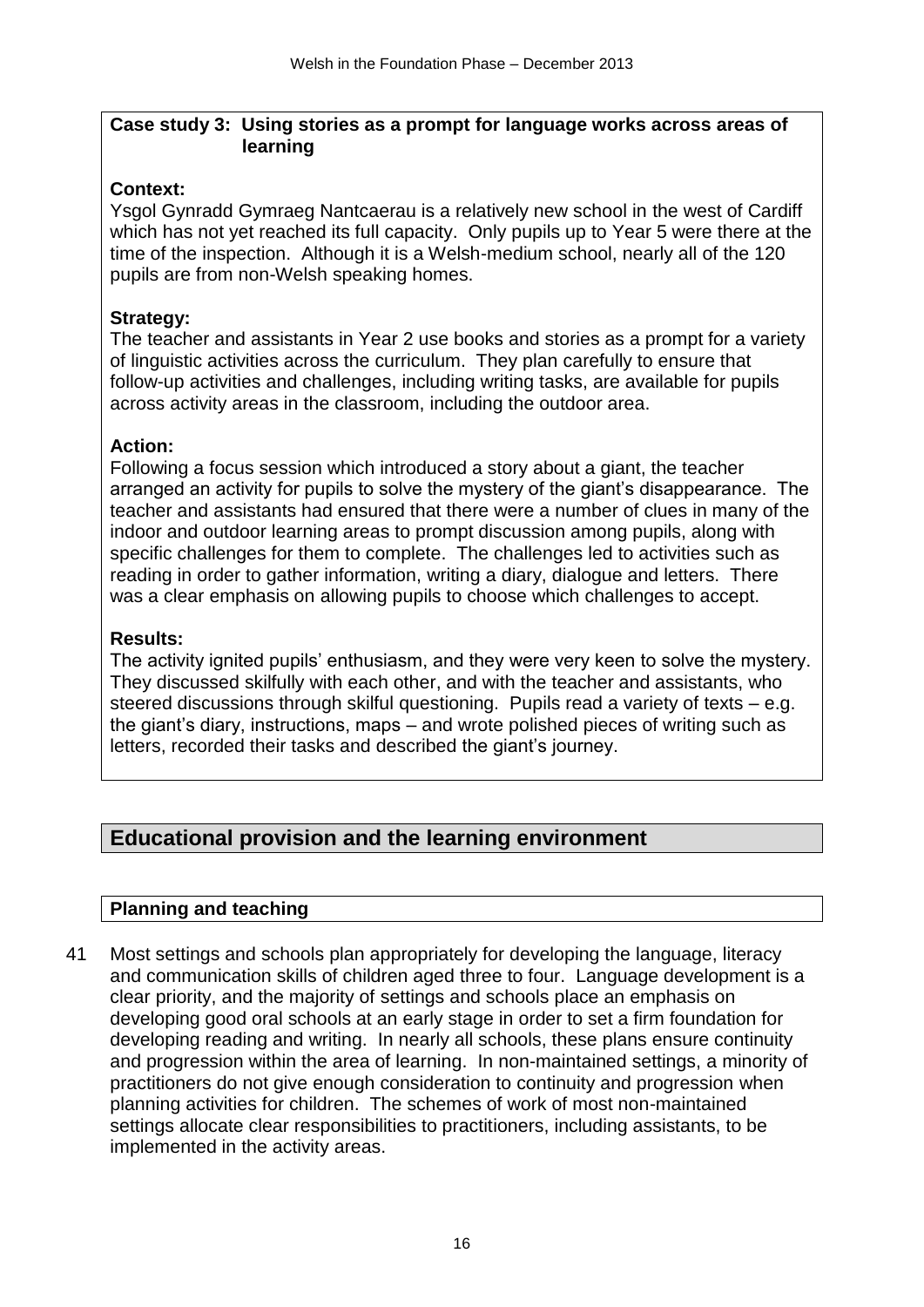- 42 In schools, there is a general tendency to focus on more formal activities to promote reading and writing during the morning for pupils aged four to seven. Sometimes, teachers see a tension between the formal structure of the language session and the requirements of the central philosophy of the Foundation Phase for children to be more independent in their learning by undertaking activities voluntarily. In these cases, there are not enough relevant language activities across the different learning areas.
- 43 In nearly all schools, teachers plan in detail for developing spoken language in children aged four to seven. In a few cases where there is good practice, this includes lists of words and phrases to be introduced in specific learning areas and areas of learning. As a result, there is sound linguistic progression from one year to the next so that there is continuity and clarity in provision. Teachers also plan in detail for reading while playing, ensuring that there are effective and purposeful resources in the activity corners, for example leaflets, displays, posters and scrapbooks. However, the same detail is not apparent in provision for developing writing across the areas of learning. As a result, children are not given enough opportunities to develop their writing skills in activities other than formal language activities.
- 44 In the small number of the most successful schools, a wide range of activities is planned across all teaching areas in the curriculum to build upon the language focus activities which take place in the morning. Language development is not considered an isolated activity and, as a result, it is given a central place in children's education. The linguistic overview is mapped across all curriculum areas, with a language plan for all areas of learning, and staff plan in accordance with these guidelines. Plans show clearly how adults can support pupils in their learning, and offer guidance on how to intervene and support. This is particularly successful when assistants take responsibility for a number of activity areas.
- 45 Where there are not enough assistants available to support all groups, usually in classes that include pupils from a wide age range, some schools ensure that assistants are more flexible and move around the classroom. Schools consider intervention by these adults to be important, as it enables staff to promote the use of Welsh and to model correct language. In a few schools, daily planning enables practitioners to respond quickly to pupils' interests. They do so by extending or changing activities in the areas continuously, but maintaining a focus on developing the same skills.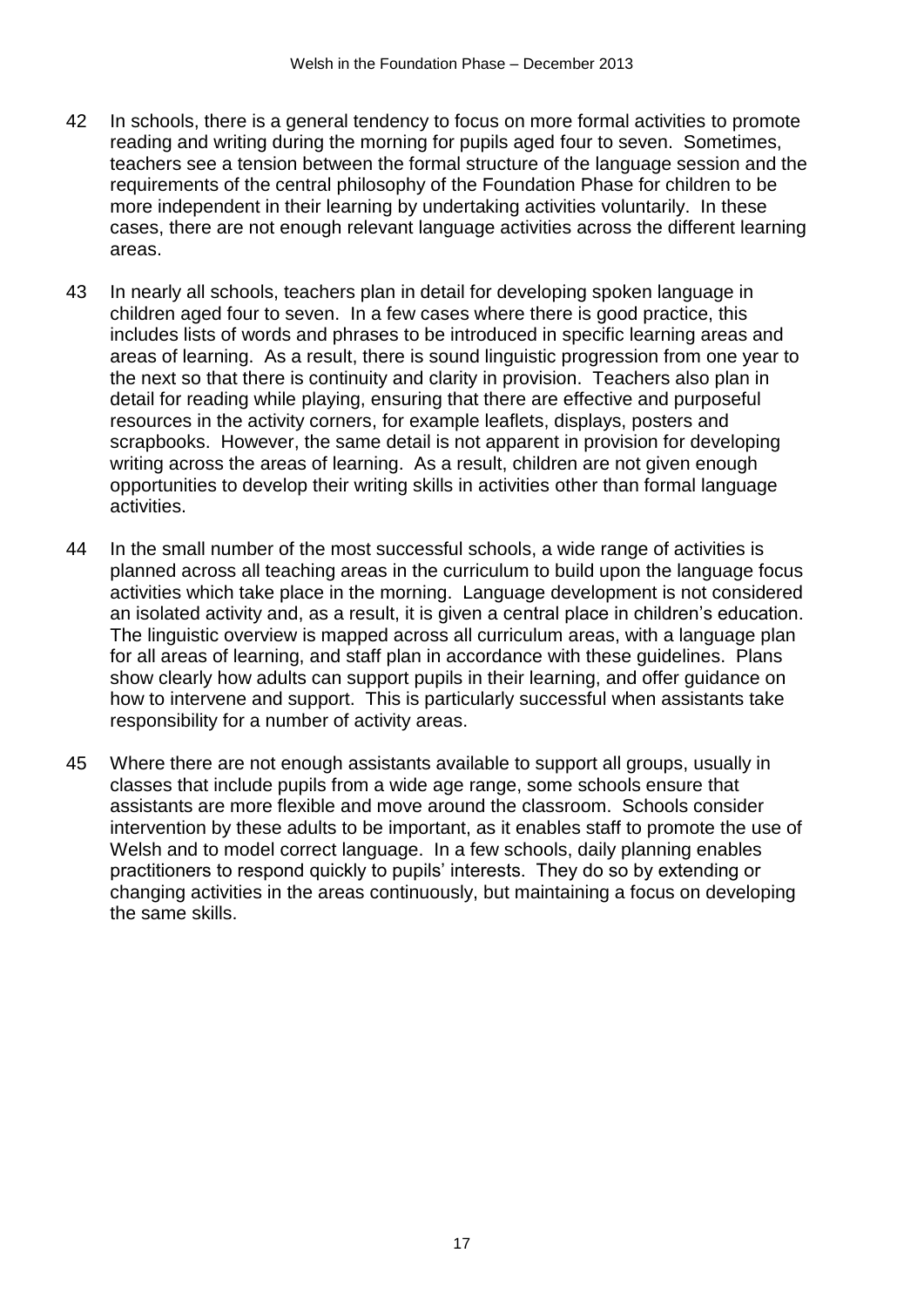#### **Case study 4: Planning specifically to ensure robust support for pupils within continuous provision**

# **Context:**

Ysgol Gymraeg Dafydd Llwyd is a Welsh-medium school in Newtown, Powys. Approximately 160 pupils attend the school, most of whom come from non-Welsh speaking homes.

# **Strategy:**

The teacher who is responsible for leading learning in the reception year plans activities which enrich continuous provision weekly. These plans identify the activities that pupils will undertake in different areas and the skills that they will develop. These are detailed plans which build upon pupils' previous experiences and match the school's activity themes at the same time.

# **Action:**

The responsible teacher identifies assistants' responsibilities clearly on the plans. As some assistants are less experienced, guidelines for them are very detailed and set a clear direction. Guidelines identify what kind of questions assistants should ask pupils, which specific vocabulary needs to be introduced and modelled, and suggest linguistic patterns to be followed.

# **Results:**

As a result, assistants' responsibilities are clear, there is a consistent and effective model for developing language while completing activities, and there is a positive effect on pupils' Welsh language development. Plans build purposefully on pupils' learning and there is clear consistency in the support that pupils receive from adults in the classroom.

- 46 Approximately half of the schools visited plan work for groups of pupils according to their language ability. The best schools do so solely for focus activities, allowing pupils more independence in the rest of their activities. However, the rest keep pupils in the same groups throughout the day. Usually, this results in developing a cycle of specific activities for groups of pupils in turn, which does not give pupils enough opportunity to work independently and follow their own learning path. In addition, some schools do not plan their activity areas tightly enough and, as a result, pupils do not face specific enough challenges when they visit these areas.
- 47 Few schools succeed in meeting pupils' linguistic needs in addition to giving them good opportunities to develop independence in their learning. These schools provide clear focus activities for developing pupils' reading and writing skills and provide specific opportunities for developing those skills in the activity areas and across areas of learning. Usually, reading and writing challenges can be seen in the areas, and there is a clear expectation for pupils to volunteer to complete these challenges during a period of time. Often, these challenges are tasks which have been differentiated effectively so that they are suitable for the full range of pupils in the class.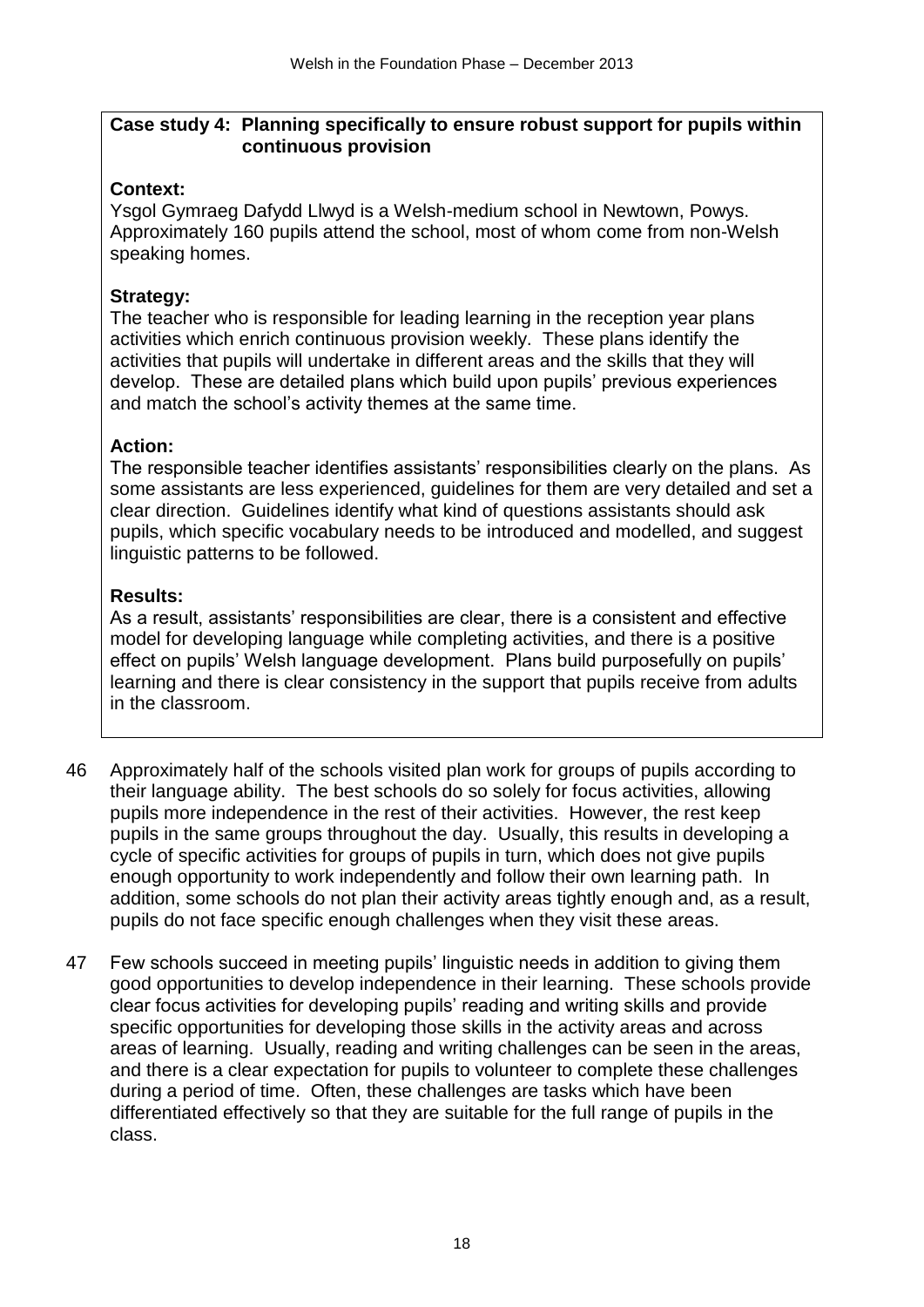- 48 In general, practitioners in settings and schools are aware of the key principles of learning a language. They take advantage of opportunities to receive training from education authorities and other organisations in order to improve their understanding of immersion methods. The best practitioners demonstrate and model correct language, including phrases, idioms and a rich vocabulary.
- 49 In a few non-maintained settings, particularly in areas where there are not many Welsh speakers, the standard of some practitioners' language is not robust enough and, as a result, they are unable to introduce and model language of the required standard for pupils. The majority of practitioners have a clear understanding of the philosophy and methodology of the Foundation Phase, but a minority do not apply these successfully to developing language across the areas of learning.
- 50 In the best practice, staff plan differentiated language activities within activity areas and consider which resources and activities to use in order to meet the needs of individual pupils. Regular planning meetings are held, which include contributions from all members of staff, including assistants. As a result, all pupils receive support which is suitable for the ability and attainment of the individual. Support includes additional assistance at group or individual level, adapting equipment to meet children's needs or setting specific differentiated learning objectives.
- 51 In smaller schools, a wide range of pupils are in the teacher's care. Due to the differences in the pupil to adult ratio as pupils get older, the number of assistants decreases. The most effective schools succeed in planning provision so that all pupils work to an appropriate standard, and demonstrate good progress as they get older. They ensure that suitable activities are provided in the activity areas for pupils of different abilities and attainment. However, too often, there is not enough support to give appropriate guidance and support to pupils of different ages and abilities in smaller schools. Activities are not targeted effectively enough to meet the needs of all pupils, and expectations are not high enough.

# **Learning environment**

- 52 In general, settings and schools have arranged the learning environment well. Purposeful resources of good quality are available to pupils.
- 53 In the best schools and settings, the learning environment is planned and set up carefully to ensure that pupils develop specific skills. Teachers use the environment skilfully to enrich pupils' learning experiences. There are a variety of resources which are organised well in order to elicit the best response from the children. The learning environment includes indoor and outdoor activity areas and there is easy access from one to the other. As a result, the nature of activities and areas ensures that pupils have effective learning experiences consistently.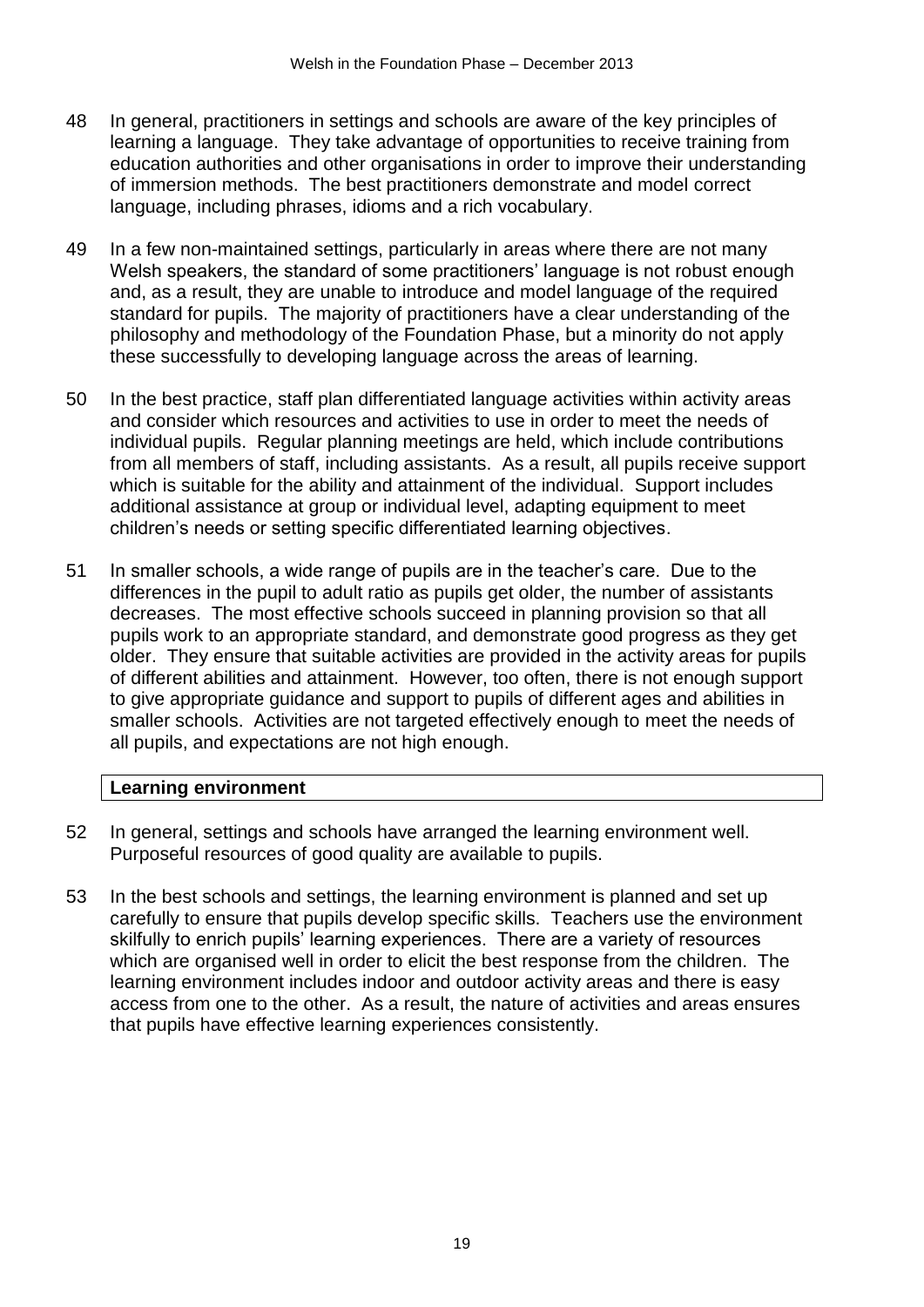#### **Case study 5: Ensure a purposeful learning environment for language development across the six areas of learning**

# **Context:**

Ysgol Saron is a large primary school near Ammanford in Carmarthenshire. Although the school is situated in a traditionally Welsh-speaking area, many of the 260 pupils come from non-Welsh speaking homes.

# **Strategy:**

All of the Foundation Phase, from nursery age up to the end of Year 2, is organised into various activity areas, both indoors and outdoors, and pupils of different ages are able to move freely from one learning environment to the next. By following common themes, often based on recognising specific letters or reading skills, there is a series of clear challenges available in nearly all areas.

# **Action:**

Pupils choose whether or not they wish to complete the challenges, but usually they undertake tasks enthusiastically. Due to the detailed organisation, assistants are available to support pupils in nearly all challenges. They know pupils well and are able to provide support and assistance according to their individual needs. Their responsibilities are allocated clearly, and they are robust language models for pupils. They are aware of the skills that are developed by each challenge and activity and, therefore, are able to record pupils' progress very effectively.

# **Results:**

The challenges, without exception, lead to recording or writing work, and pupils usually have to read the challenge themselves (with support, if needed). The nature of the challenges means that pupils complete investigative work independently, and work together in pairs or small groups. As a result of these challenges, pupils' independent learning skills and linguistic skills are developing well alongside one another.

- 54 As they are situated in halls or rooms which are available temporarily, some non-maintained settings have to set up and clear the learning areas on a daily basis. The best settings manage this situation very effectively, and ensure through careful planning that good resources are arranged effectively to ensure a learning experience of consistent quality for pupils.
- 55 In a few settings and schools, the outdoor area has not been developed sufficiently to be an integral part of the school day, and it does not provide specific opportunities to develop pupils' language skills. Although most schools strive to ensure that pupils receive outdoor learning experiences, there is no outdoor area available which is a natural extension of the room in which pupils learn. In a small minority of schools, teachers do not make effective use of the outdoor area that is available to them. They use the outdoor area for free activities, such as using large toys or a sand pit, without enriching them with challenges. As a result, pupils are unable to use the outdoor area's resources effectively to improve their language skills, particularly reading and writing.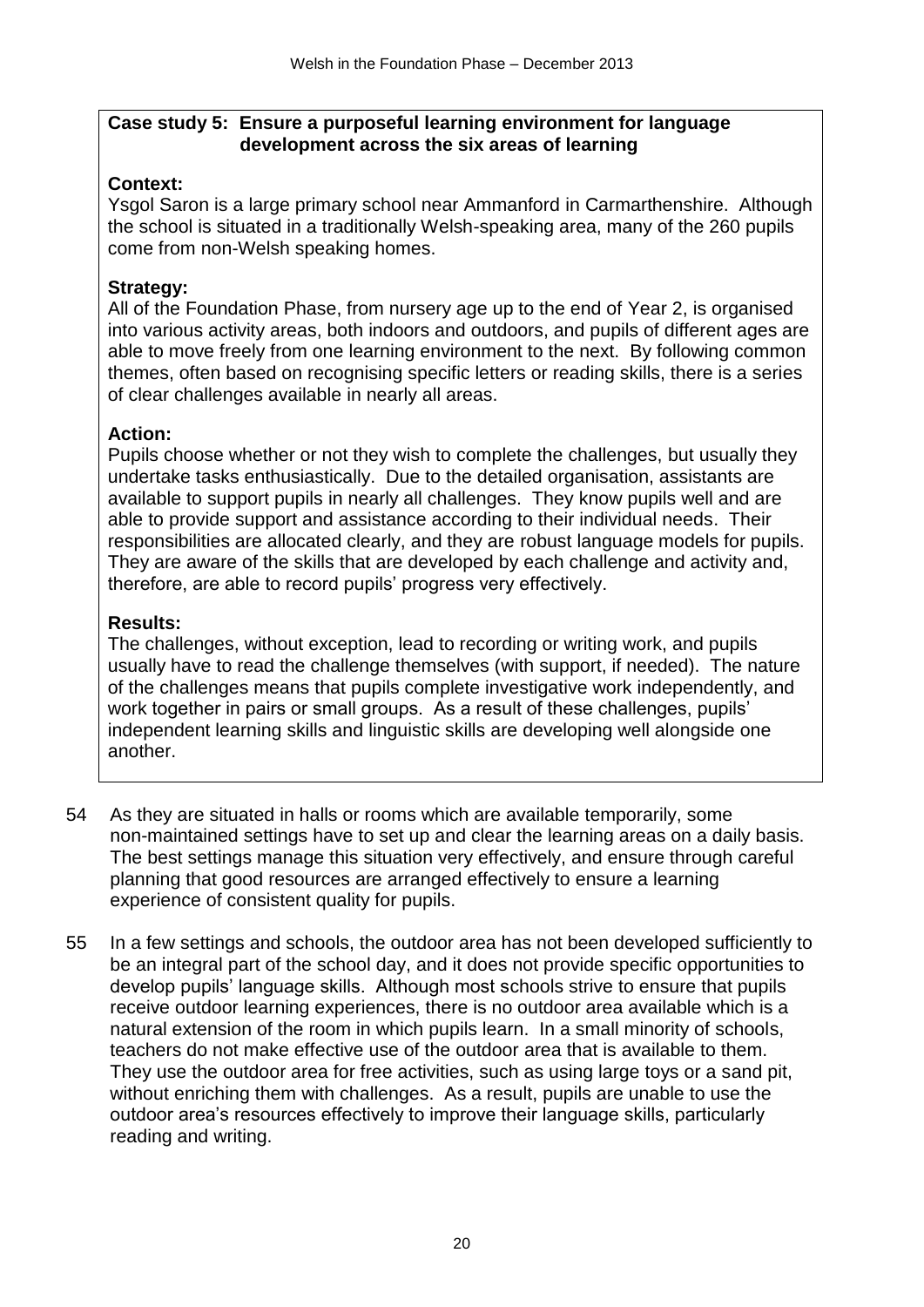#### **Case study 6: Ensure a stimulating learning environment**

# **Context:**

Cylch Meithrin Bro Elfed meets in the old village school building, which is now a community centre. Many of the 12 to 15 pupils come from Welsh-speaking homes.

# **Strategy:**

By following the clear plan which has been set out on paper, a number of activity areas are arranged carefully and consistently and set out on a daily basis. All areas of learning in the Foundation Phase curriculum are met in the provision, which includes areas such as a reading corner, mathematical area, role-play corner (a play house at the time of the visit), area for large toys, mark making area including activities with paint, and a computer with suitable programmes according to the theme (colours).

#### **Action:**

Under the guidance of the leader, assistants are fully aware of their roles, and support children in specific activities, focussing on developing spoken vocabulary. Practitioners have a very good recognition of each child's needs. They adapt to the linguistic needs of children in their care, and give specific attention to developing the vocabulary of the activity area. They introduce correct language consistently and model natural and rich language. Books are a prominent part of provision, and not only in the reading corner. There are also various opportunities for children to make marks on paper of varied textures and sizes, using a variety of media – paint, pencils, crayons etc.

#### **Results:**

As a result of careful planning, children at the nursery group are independently active throughout the session, and they are given appropriate support from the leader and assistants. They are completely familiar with the organisation and contents of the areas and move from one to the other confidently. Their oral standards and generally good, and children from non-Welsh speaking homes make good progress quickly. Those from Welsh-speaking homes speak only Welsh and they are able to converse fluently about their various activities at the nursery group. Nearly all children recognise their names on the display and on the back of chairs. Many pupils choose to look at books independently, and they enjoy listening to stories being read. Many show considerable control of paint, crayons and pencils when making marks and 'writing'.

- 56 In terms of promoting the development of Language, Literacy and Communication Skills, the best settings and schools provide activity areas where children can be immersed in language experiences and activities, such as role play, problem-solving and taking an active part in painting, marking, singing and reciting nursery rhymes, with the support of practitioners. As a result, children aged 3-4 succeed in acquiring language to a good standard while undertaking activities which promote early reading and writing skills, in addition to oral skills. In these settings and schools, language development is a strong feature across learning areas, and there are purposeful resources available.
- 57 Very few schools follow the excellent practice of setting success criteria for oral work,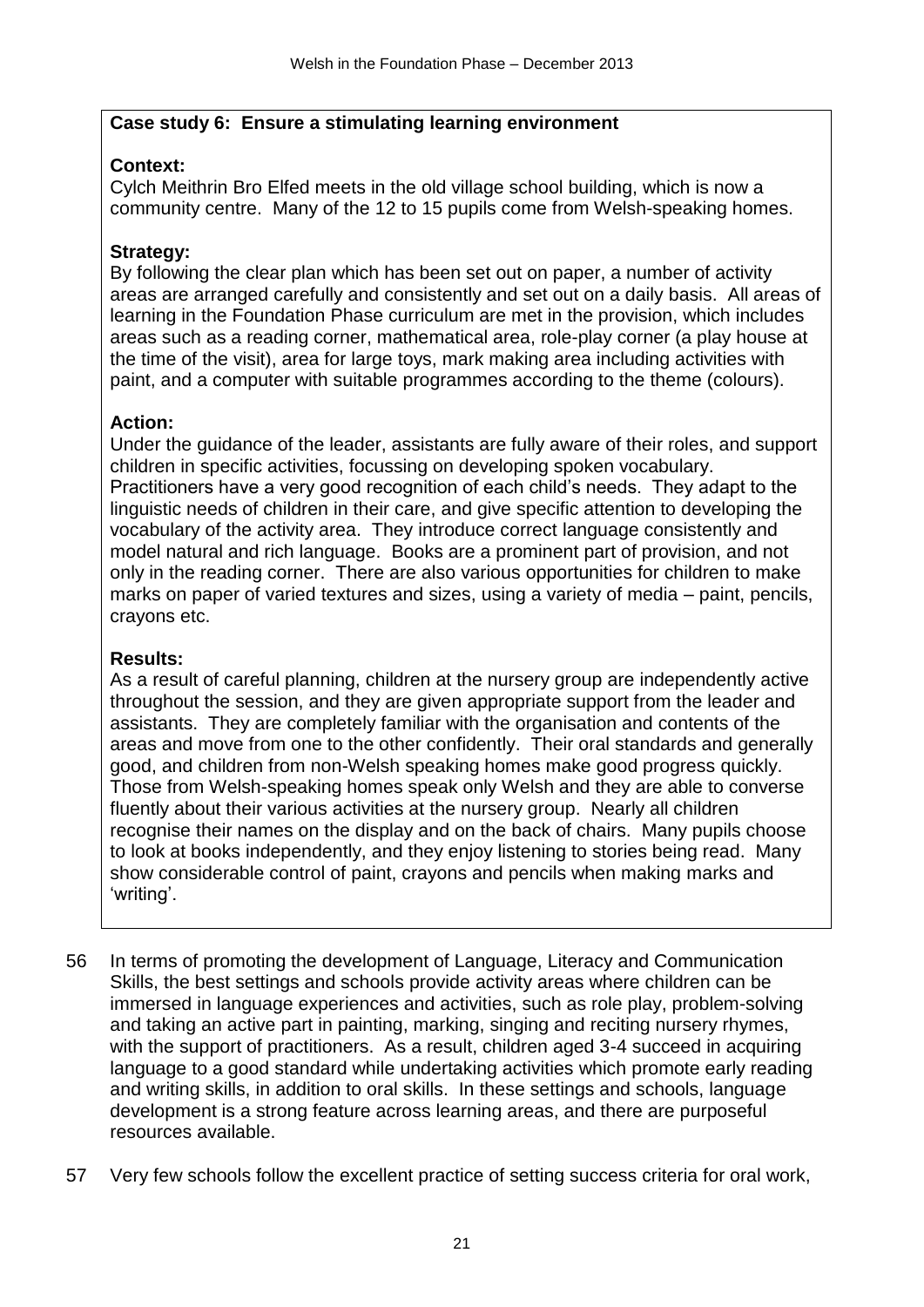reading and writing in all areas. These are targeted appropriately and progressively for the age groups that use them and are shared clearly with pupils, and support them to know what they need to achieve.

58 In a few schools, activity areas do not generally provide enough opportunities for pupils to practice their linguistic skills in various contexts. Increasingly, as pupils develop through the Foundation Phase, there are not enough resources or opportunities available for them to practice reading and writing in various contexts outside of the mark-making area or reading corner, although their oral skills are promoted effectively in nearly all schools for all ages.

# **Leadership and planning for improvement**

# **Leadership**

- 59 Implementing the philosophy and requirements of the Foundation Phase has been a challenge for settings and schools. This was a challenge in terms of developing staff's ability to relate to the new curriculum, but there was also the challenge of adapting the learning environment to be flexible and varied enough to provide hands-on activities and experiences which stimulate children to learn. In terms of developing language, literacy and communication skills, the challenge was to ensure that activity areas provide learning opportunities that would stimulate pupils' language skills. The schools and settings that succeeded best are the ones where the school management team were committed to the process.
- 60 Leaders and management committees in most non-maintained settings understand the Foundation Phase requirements well, and they plan effectively to improve provision. Leaders of the majority of these settings have effective self-evaluation methods which help them to identify improvement needs, and practical improvement plans stem from these. However, in the remaining settings, self-evaluation and improvement plans are often too superficial and do not have an effect on pupils' progress. Nearly all settings consider pupils' language development as a clear priority.
- 61 In schools, the commitment and understanding of leaders, who do not necessarily work directly with Foundation Phase pupils, is more varied. In the minority of schools where best practice can be seen, self-evaluation and improvement plans give clear attention to the development needs of the Foundation Phase, and the Foundation Phase leader is a part of the school management team. When considering whole-school issues, there is an appropriate emphasis on the needs of the Foundation Phase provision and on pupils' progress from an early age. As a result, the continuous development of pupils' language, literacy and communication skills is a whole-school priority.
- 62 Where leadership is not as good, developing the philosophy and methodology of the Foundation Phase is not a priority for the school management team, and there is not good enough planning to provide enough resources, including human resources, to meet the requirements of the provision. As a result, pupils do not receive the necessary range of experiences to develop language skills across the six areas of learning and to make appropriate progress.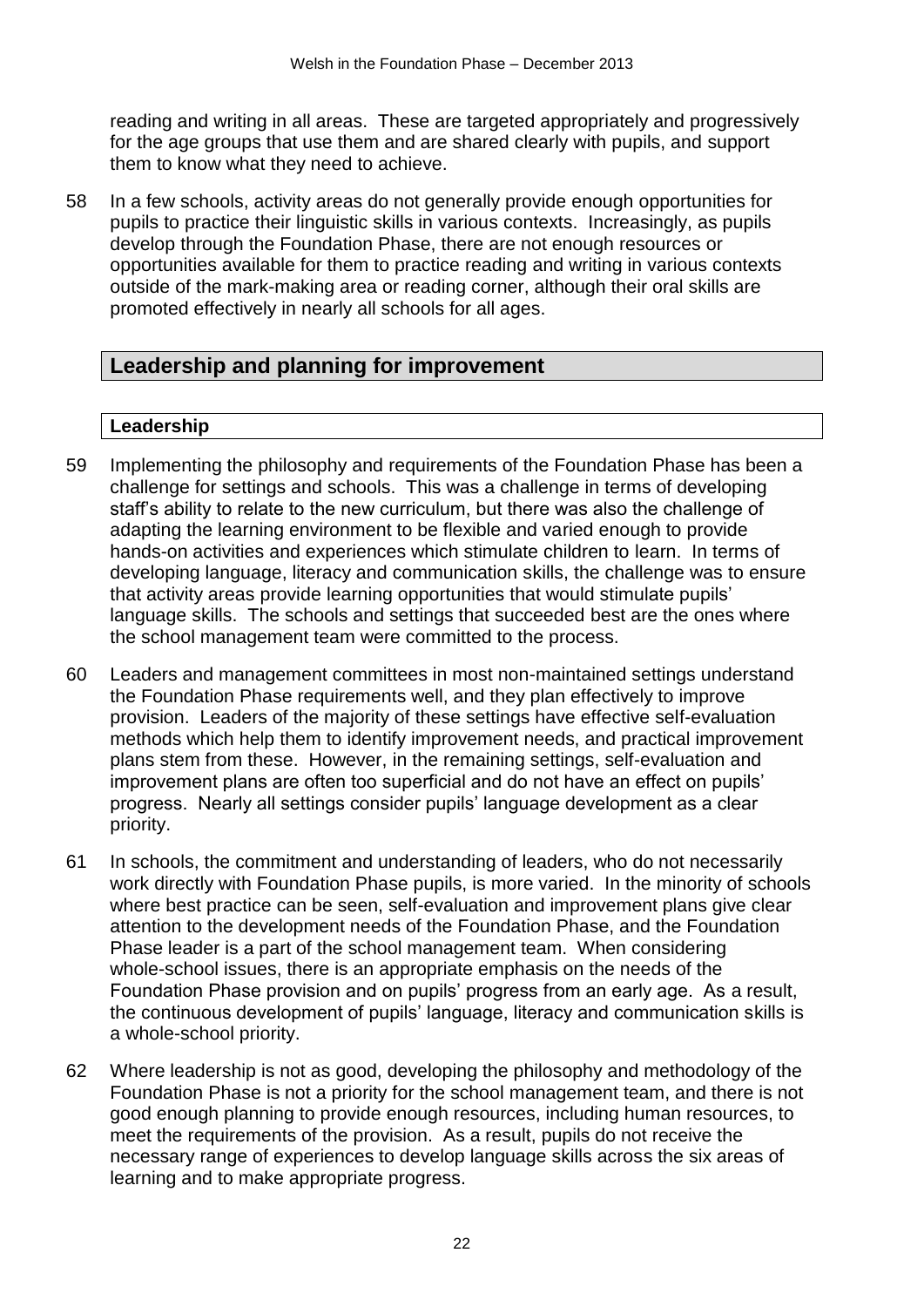- 63 Most schools and settings succeed in ensuring that they have suitably trained staff to operate in line with the philosophy and methodology of the Foundation Phase. In a few settings and schools, not all assistants are able to model correct language, due to their linguistic background, nor do they adhere to the language immersion methodology.
- 64 Training has been provided to schools by the Welsh Government and local authorities, and by Mudiad Meithrin and others in the non-maintained sector. The level of Welsh-medium support that is available from local authorities varies considerably, with some cases of authorities who are unable to offer Welsh-medium support at all in the Foundation Phase. As a result, schools and settings are unable to receive guidance and support that focuses specifically on developing the Welsh language. Too often, they are unable to support Welsh-medium non-maintained settings through the medium of Welsh.

#### **Planning for improvement**

- 65 On the whole, leaders in settings and schools give a high priority to developing pupils' language, literacy and communication skills within the Foundation Phase. The best track pupils' linguistic progress and monitor provision continuously in order to evaluate its effect. In the best practice, this is done by recording informally while watching children undertaking learning activities to begin with, and transferring the relevant information to more formal records which are then transferred with the pupil to the next stage in their education. This is a common method in the majority of non-maintained settings, but sometimes comments are not specific or evaluative enough, nor do they offer a way forward for the child. As they do not monitor and record progress effectively enough, they are unable to evaluate in enough detail for self-evaluation and cannot plan effectively to develop children's speaking, reading and writing abilities.
- 66 The majority of schools monitor standards of language, and track pupils' progress effectively from an early age throughout their school career, and set improvement targets for them. However, a few schools do not track pupils' literacy skills in enough detail.
- 67 In a very few schools, although there is a firm focus and a high priority on developing pupils' language and literacy skills, leaders and teachers do not show enough commitment and understanding of the central philosophy of the Foundation Phase. Formal language lessons take priority over implementing the methodology which focuses on the child's whole development. Leaders see a tension between the philosophy of the Foundation Phase and the need to plan purposefully for developing language, literacy and communication skills. As a result, learning activities and experiences are not planned well enough to ensure adequate standards and progress in language and literacy skills. In these schools, pupils are not given enough opportunities to undertake reading and writing activities spontaneously outside of the reading corner and mark-making area. There is a tendency for activities across areas of learning to be over-reliant on the guidance of practitioners, and on completing worksheets. As a result, the Foundation Phase requirements are not met in full, and pupils are unable to apply their language skills successfully across a range of contexts.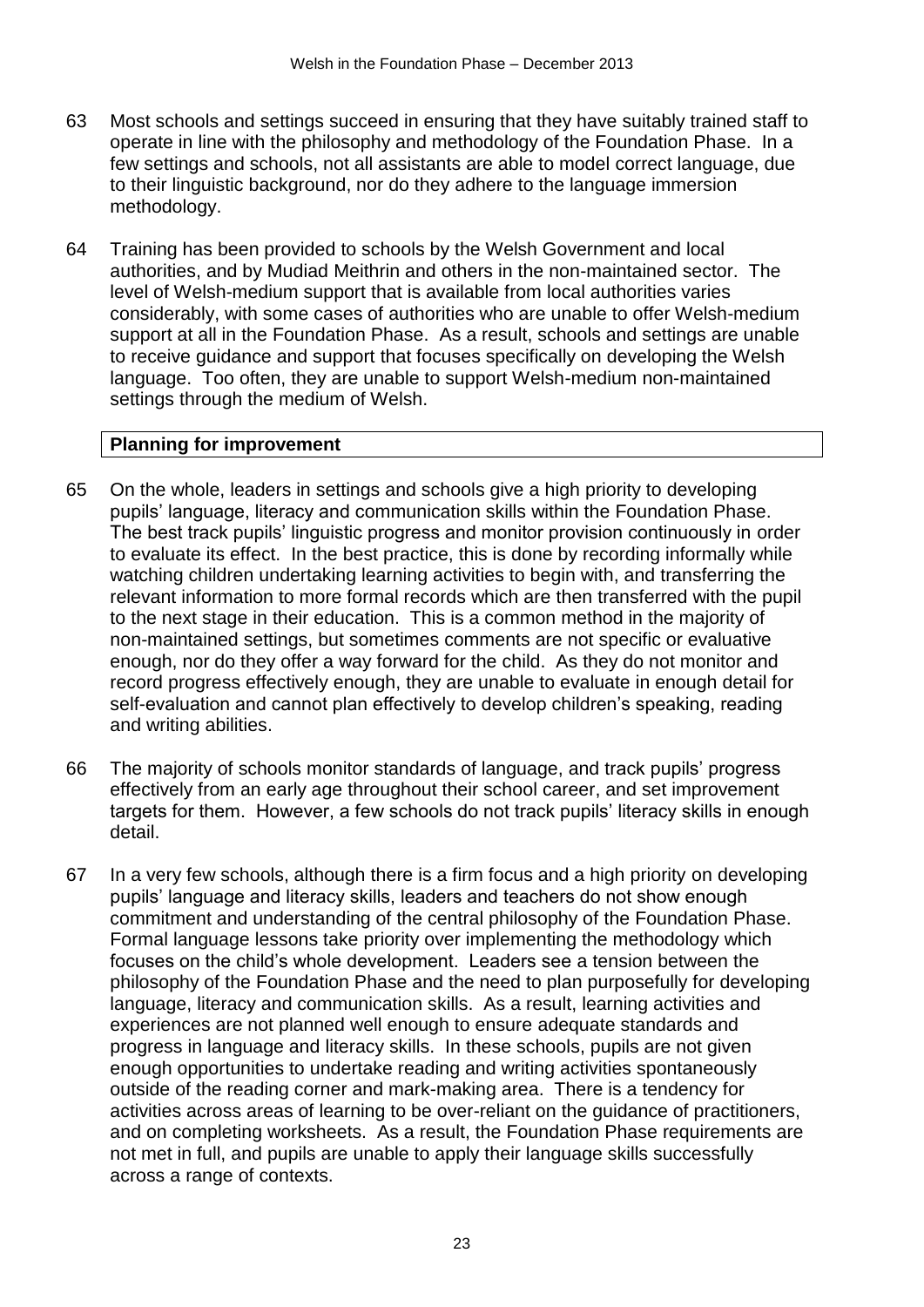# **Appendices**

#### **Appendix 1: Evidence base**

The findings and recommendations in this report draw on:

• visits by inspectors to five non-maintained settings and 18 primary schools across Wales, which were selected on the basis of their geographical location, linguistic nature and the size of the school:

Cylch Meithrin Llanrug, Gwynedd Cylch Meithrin y Bala, Gwynedd Cylch Meithrin Bro Elfed, Carmarthenshire Cylch Meithrin Coed Duon, Caerphilly Ysgol Feithrin Pontypwl, Torfaen Ysgol Gymraeg Nant Caerau, Cardiff Ysgol Tyle'r Ynn, Neath Port Talbot Ysgol Bro Siôn Cwilt, Ceredigion Ysgol Llanilar, Ceredigion Ysgol Ciliau Parc, Ceredigion Ysgol Abersoch, Gwynedd Ysgol Fabanod Morfa Nefyn, Gwynedd Ysgol Llanllyfni, Gwynedd Ysgol Gynradd Gymraeg Santes Tudful, Merthyr Tydfil Ysgol Gynradd Gymraeg Cwm Garw, Bridgend Ysgol Dafydd Llwyd, Powys Ysgol Gwenffrwd, Flintshire Ysgol Gynradd Tremeirchion, Denbighshire Ysgol Gynradd Bro Brynach, Carmarthenshire Ysgol y Dderwen, Carmarthenshire Ysgol Gynradd Saron, Carmarthenshire Ysgol Gymraeg Cwmbrân, Torfaen Ysgol Bodhyfryd, Wrexham

- information drawn from inspections of approximately 80 Welsh-medium primary schools and approximately 70 non-maintained settings that were inspected during 2011-2012;
- discussions with national officers from Mudiad Ysgolion Meithrin;
- a discussion with the Foundation Phase support teacher (non-maintained settings) from one local authority; and
- data analyses of the teachers' assessments at the end of the Foundation Phase 2012.

During the visits, inspectors:

- observed lessons:
- interviewed headteachers, setting leaders, Foundation Phase leaders and practitioners;
- scrutinised the documentation of schools and settings;
- talked to pupils; and
- scrutinised examples of pupils' work.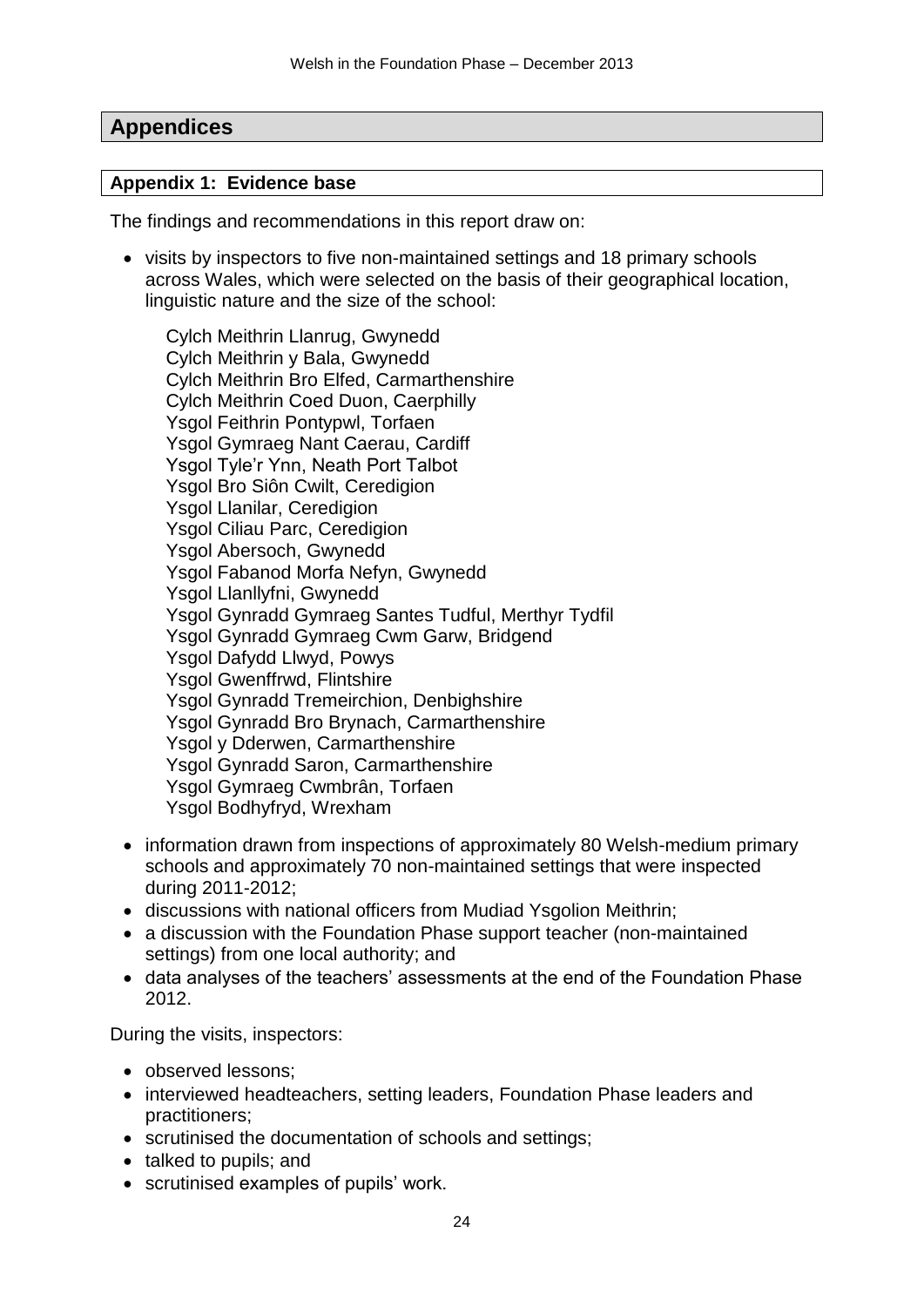# **Appendix 2: Glossary/references**

#### **Documentation:**

The Foundation Phase Framework for Children's Learning for 3 to 7-year olds in Wales, Welsh Government, January 2008

Welsh-medium Education Strategy, Welsh Government, March 2008

Annual Report 2011-2012, Estyn, January 2013

#### **Glossary:**

| <b>Areas of learning</b> | There are seven areas of learning in the Foundation Phase<br>curriculum for three to seven-year-olds in Wales. They<br>complement each other in order to provide a<br>cross-curricular philosophy for developing the whole child.<br>The seven areas of learning:<br>• creative development;<br>• physical development;<br>knowledge and understanding of the world;<br>• Welsh language development; (in English-medium<br>schools and settings only)<br>mathematical development;<br>language, literacy and communication; (Welsh in<br>Welsh-medium schools, English in English-medium<br>schools); and<br>personal and social development, wellbeing and cultural<br>diversity. |
|--------------------------|-------------------------------------------------------------------------------------------------------------------------------------------------------------------------------------------------------------------------------------------------------------------------------------------------------------------------------------------------------------------------------------------------------------------------------------------------------------------------------------------------------------------------------------------------------------------------------------------------------------------------------------------------------------------------------------|
| <b>Learning areas</b>    | There is an emphasis on developing pupils' abilities as<br>independent learners in the Foundation Phase, giving them<br>opportunities to choose their own activities and learning<br>paths. To facilitate this, a variety of learning areas are<br>provided. For example, a mark-making and writing area, a<br>reading area, a performing area, a role-play area.<br>There is an emphasis on the outdoor area in the Foundation<br>Phase, which should be a natural extension of the learning<br>environment inside the school. Pupils should be able to<br>move freely between the indoor and outdoor areas.                                                                       |
| <b>Practitioners</b>     | A generic term to describe adults who work in the<br>Foundation Phase. This includes teachers, nursery group<br>leaders and learning assistants.                                                                                                                                                                                                                                                                                                                                                                                                                                                                                                                                    |